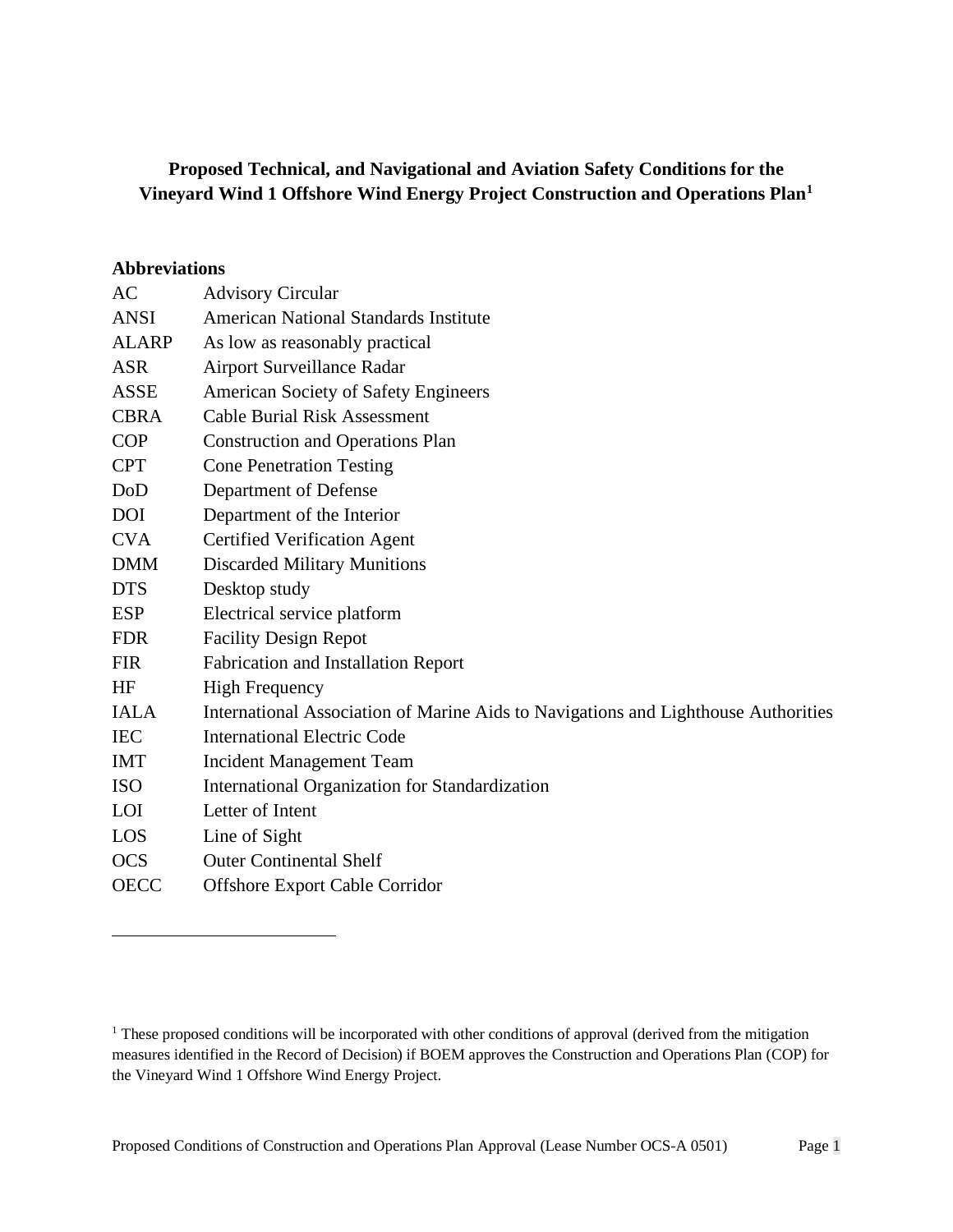| Original Equipment Manufacturer      |
|--------------------------------------|
| Oil Spill Response Plan              |
| Oil Spill Response Organization      |
| Qualified individual                 |
| <b>Safety Data Sheet</b>             |
| <b>Safety Management System</b>      |
| <b>Spill Response Operating Team</b> |
| Unexploded ordnance                  |
| Very high frequency                  |
| Worst-case discharge                 |
| Wind turbine generator               |
|                                      |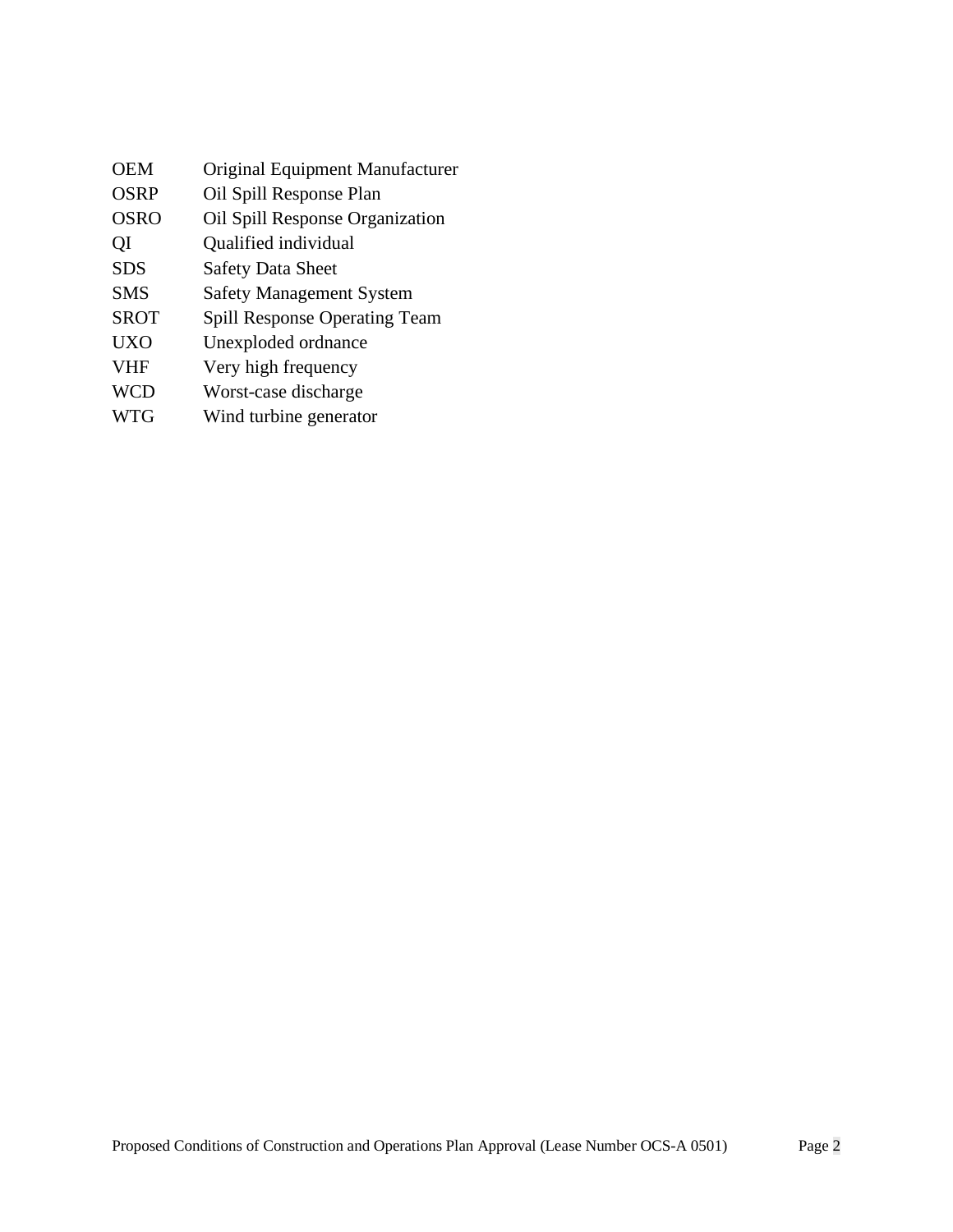## **2 TECHNICAL CONDITIONS**

- 2.1 Unexploded Ordnance (UXO) and/or Discarded Military Munitions (DMM) Investigation (Planning). The Lessee must investigate the areas of potential disturbance for the presence of UXO/DMM and evaluate the risk according to the As Low as Reasonably Practical (ALARP) risk mitigation principle. The ALARP risk mitigation principle consists of up to six phases: (i) Desktop study (DTS), (ii) investigation surveys to determine presence of objects, (iii) identification surveys to determine the nature of the identified objects, (iv) UXO removal, (v) UXO relocation and/or construction re-routing, and (vi) installation.
- 2.1.1 UXO/DMM DTS (Planning). The Lessee must submit a DTS to DOI for review and concurrence no later than the date the Fabrication and Installation Report (FIR) is submitted to DOI, and must include an evaluation of installation risk based on: the proposed construction methodologies, entire project footprint, areas of potential disturbance (anchorage areas, turbine and scour protection, cable route, etc.), probability of UXO/DMM presence, and mobility of sediments and UXO/DMM. The DTS must also identify the specific types of UXO/DMM that qualify as munitions of concern and potential mitigation strategies such as removal and re-routing. Finally, the DTS must provide specific recommendations for the Investigation Survey, as appropriate, including:
	- 2.1.1.1 Areas to be surveyed
	- 2.1.1.2 Survey line spacing and sensor heights
	- 2.1.1.3 Width of the survey corridor,
	- 2.1.1.4 Minimum iron content for targets,
	- 2.1.1.5 Details about the testing and proofing of survey methods, and
	- 2.1.1.6 A request for a waiver of the requirements included in 2.1.2 through 2.1.5, if the Lessee, by itself or through its Designated Operator, does not believe further UXO/DMM study is necessary to ensure safe construction and installation activities.
- <span id="page-2-0"></span>2.1.2 UXO/DMM Investigation Survey Plan (Planning). Unless a waiver request is approved pursuant to Section [2.1.1.6,](#page-2-0) the Lessee must submit an Investigation Survey Plan to DOI for review and concurrence prior to the installation of facilities in the Investigation Survey area. The Investigation Survey Plan must describe the areas that need further investigation as discussed in the approved DTS. The Investigation Survey Plan must include information on the proposed survey vessel, equipment, methodologies, and schedule for the Investigation Survey of the areas identified and must provide the anticipated date of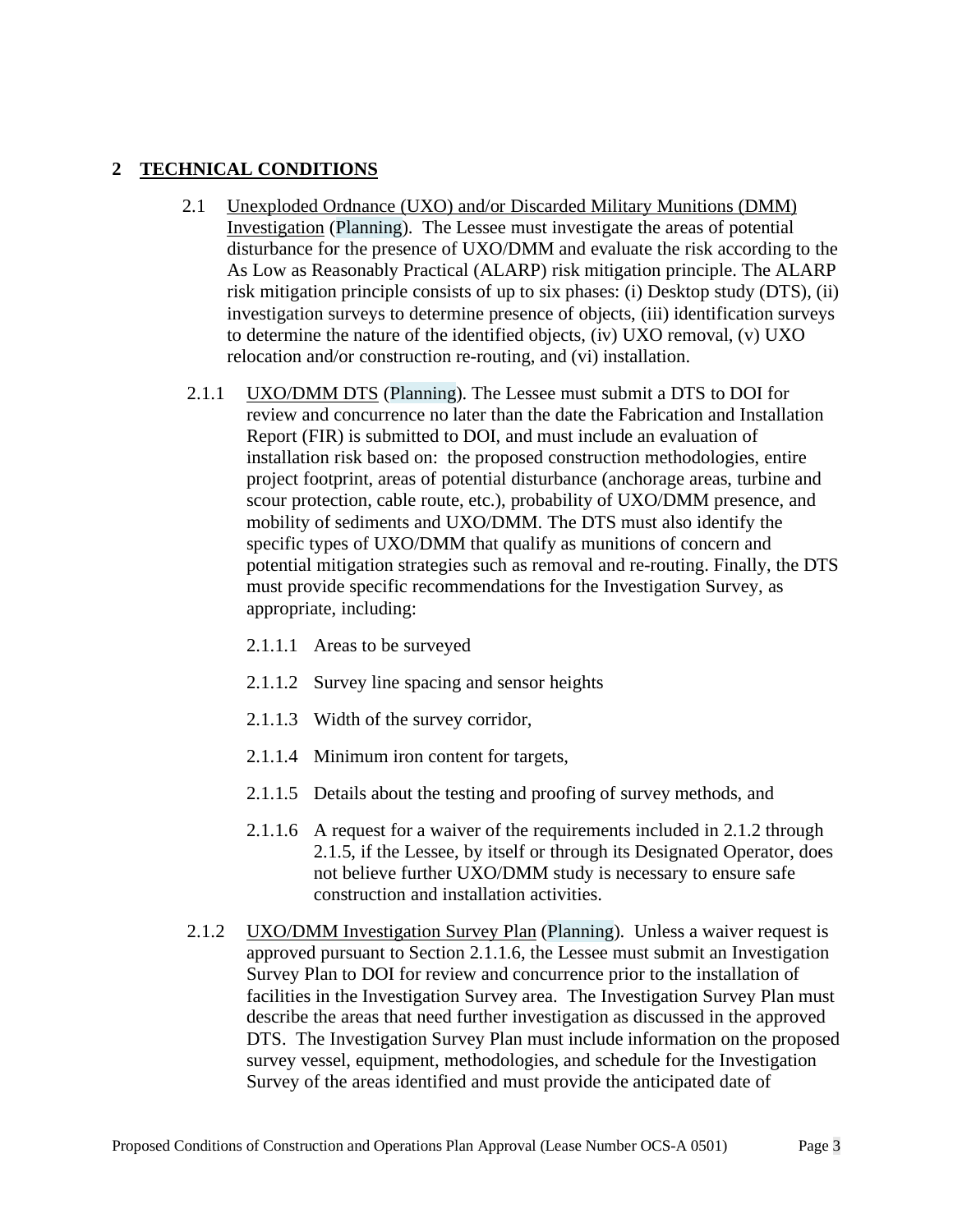submittal of its UXO/DMM Investigation Survey Report to DOI as described in 2.1.3 below.

If the Investigation Survey Plan is not consistent with the recommendations included in the DTS, the Investigation Survey Plan must discuss in detail the deviations and the rationale behind them.

- 2.1.3 UXO/DMM Investigation Survey Report (Planning). Unless a waiver request is approved pursuant to Section [2.1.1.6,](#page-2-0) the Lessee must submit an Investigation Survey Report for DOI review and concurrence prior to the installation of facilities in the Investigation Survey area. This report must include the following:
	- 2.1.3.1 A detailed discussion of utilized methodologies;
	- 2.1.3.2 A summary and detailed description of the findings;
	- 2.1.3.3 A separate list of those findings that identify any conditions different from those anticipated and discussed in the DTS;
	- 2.1.3.4 Recommendations for the Identification Survey methods and equipment, if appropriate;
	- 2.1.3.5 A statement attesting that the installation methods and UXO/DMM mitigation strategies discussed in the FIR and the DTS are suitable given the results of the Investigation Survey Alternatively, the Lessee, by itself or through its Designated Operator, may submit a detailed discussion of alternative installation methods and/or UXO/DMM mitigation strategies that have been determined to be appropriate given the results of the Investigation Survey; and
	- 2.1.3.6 A request for a waiver of the requirements included in 2.1.4 through 2.1.5, if the Lessee, by itself or through its Designated Operator, does not believe further UXO/DMM study is necessary to ensure safe construction and installation activities in the Investigation Survey area.
- 2.1.4 UXO/DMM Identification Survey Plan (Planning). Unless a waiver request is approved pursuant to 2.1.1.6 or 2.1.3.6, the Lessee must submit an Identification Survey Plan to DOI for review and concurrence prior to the installation of facilities in the Identification Survey area. The Identification Survey Plan must describe the areas that need further investigation as discussed in the DTS and the Investigation Survey Report. The Identification Survey Plan must include information on the proposed survey vessel, equipment, methodologies, and schedule for the Identification Survey of the areas identified; and must provide the anticipated date of submittal of its UXO/DMM Identification Survey Report to DOI. As described in Section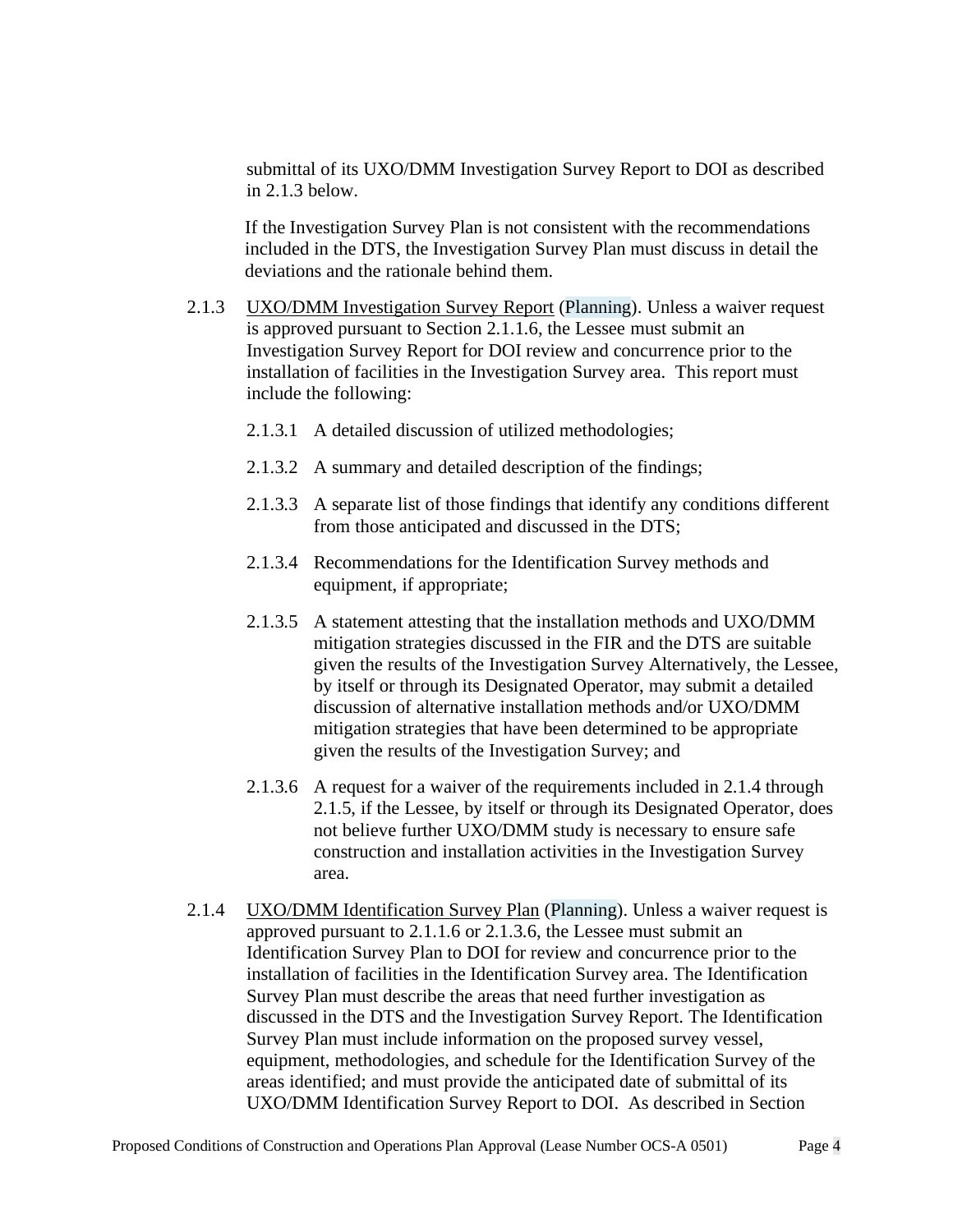2.1.5, the Identification Survey Report must be submitted to DOI prior to commencing installation activities in the survey areas. If the Identification Survey Plan is not consistent with the recommendations included in the DTS and Investigation Survey Report, the Identification Survey Plan must discuss in detail the deviations and the rationale behind them.

- 2.1.5 UXO/DMM Identification Survey Report (Planning). Unless a waiver request is approved pursuant to 2.1.1.6 or 2.1.3.6, the Lessee must submit an Identification Survey Report for DOI review and concurrence prior to the installation of facilities in the Identification Survey area. This report must include the following:
	- 2.1.5.1 A detailed discussion of utilized methodologies;
	- 2.1.5.2 A summary and detailed description of the findings;
	- 2.1.5.3 A separate list of findings that identify conditions different from those anticipated and discussed in the DTS and the Investigation Survey Report; and
	- 2.1.5.4 A statement attesting that the installation methods and UXO/DMM mitigation strategies discussed in the FIR, DTS, and/or Investigation Survey Report are suitable given the results of the Identification Survey. Alternatively, the Lessee, by itself or through its designated operator, may submit a detailed discussion of alternative installation methods and/or UXO/DMM mitigation strategies that have been determined to be appropriate given the results of the Identification Survey.
- 2.1.6 UXO/DMM Survey Results Implementation (Construction). The Lessee must implement the mitigation methods identified in the approved Construction and Operations Plan (COP), DTS, and the subsequent Survey Report(s) following the resolution of all comments. Information on implementation and installation activities associated with Technical Condition 2.1 must be available to the approved project Certified Verification Agents (CVA) and DOI for review as part of the FIR and prior to commencing commercial activities.
- 2.2 Safety Management System (SMS) (Planning) (Construction) (Operations) (Decommissioning). Pursuant to 30 CFR 585.810, a Lessee, Designated Operator, contractor, or subcontractor constructing, operating or decommissioning renewable energy facilities on the Outer Continental Shelf (OCS) must have a SMS. The Lessee, or its Designated Operator, must provide a description of the SMS that will guide all activities described in the COP, and, as required by the 30 C.F.R. part 585 regulations, (heretofore the Lease Area's Primary SMS) to the Bureau of Safety and Environmental Enforcement (BSEE). BSEE will engage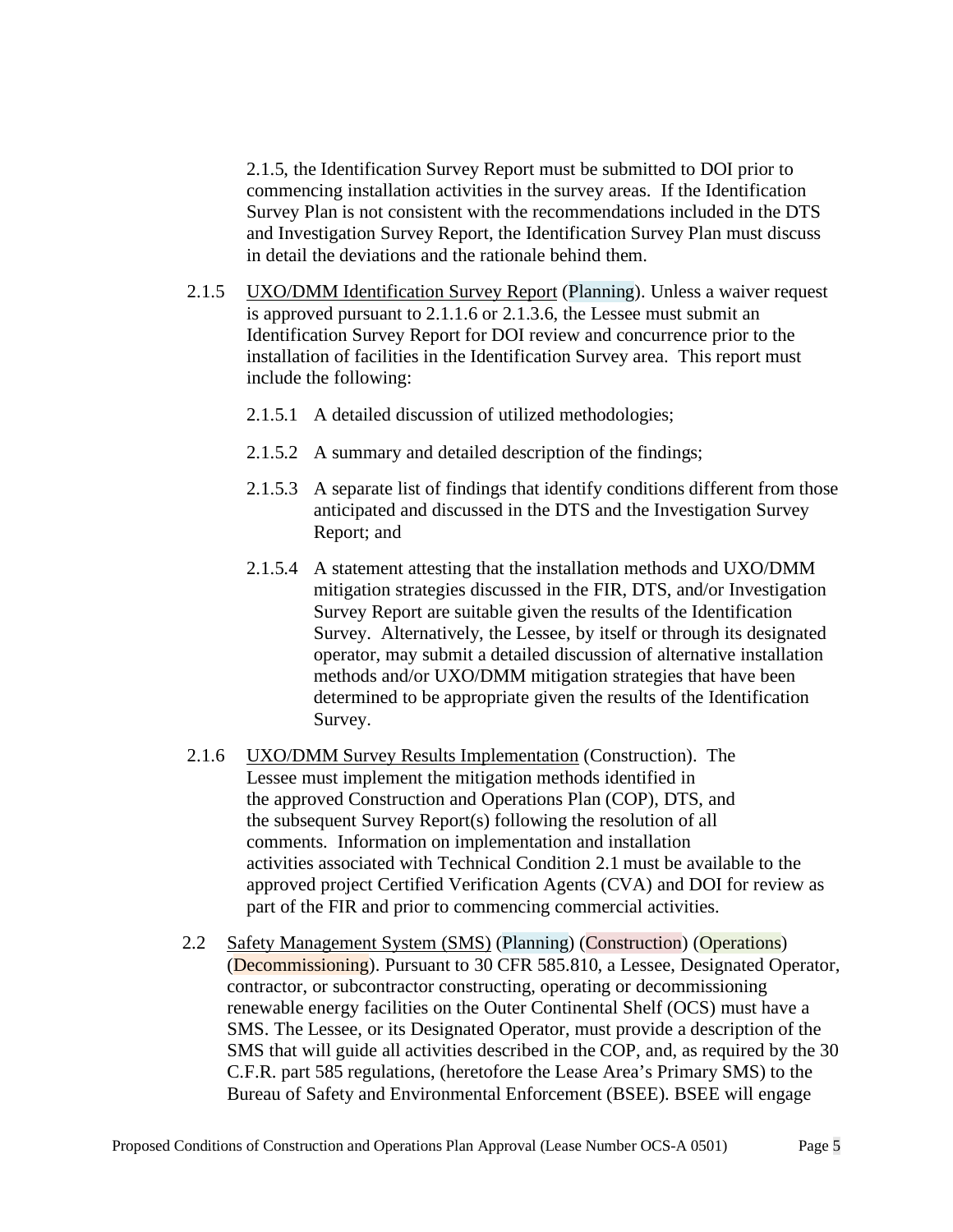with the Lessee or its Designated Operator for clarifications on the Lease Area's Primary SMS content and process until the Lease Area's Primary SMS is deemed acceptable by DOI.

- 2.2.1 The Lease Area's Primary SMS must include a diving safety program or reference how it will ensure a contractor has a diving safety program that is in accordance with the U.S. Coast Guard (Coast Guard) regulations for Commercial Diving Operations at 46 CFR Part 197, Subpart B, or updated standards as appropriate and after consultation with the Coast Guard.
- 2.2.2 The Lease Area's Primary SMS must also include a fall protection program and reference how it will ensure contractors working at height will also have a fall protection program that complies with ANSI/ASSE Z-359.2, Minimum Requirements for a Comprehensive Managed Fall Protection Program, or an updated version of this standard.
- 2.2.3 The Lease Area's Primary SMS must identify and assess risks to health, safety, and the environment associated with the offshore wind farm structures and operations, and must include an overview of the physical and procedural barrier(s) that will be used and maintained to mitigate the identified risks. The annual SMS reports (see 2.2.5) must discuss the operability and physical condition of the identified barriers and any changes made to the barrier systems.
- 2.2.4 Pursuant to 30 CFR 585.811, each SMS is required to be fully functional prior to beginning activities described in the approved COP. The Lessee or its Designated Operator must demonstrate, to DOI's satisfaction, the functionality of the Lease Area's Primary SMS no later than 30 days prior to beginning activities described in the approved COP. The Lessee or its Designated Operator can demonstrate the Lease Area's Primary SMS functionality through various means. The following list provides examples, neither exhaustive nor prescriptive, of ways the Lease Area's Primary SMS functionality can be demonstrated.
	- 2.2.4.1 If the Lessee or its Designated Operator has a similar SMS that is functioning elsewhere, functioning of the SMS can be demonstrated by sharing certifications of that SMS from a recognized accreditation organization (e.g., ISO/IEC 450001, ANSI Z10, API RP 75 4<sup>th</sup> edition), by sharing reports of third-party or internal SMS audits conducted, as well as an explanation of how the Lessee or Designated Operator have adapted the audited SMS to become the Lease Area's Primary SMS.
	- 2.2.4.2 If the Lessee or Designated Operator does not have a similar SMS that is functioning elsewhere, demonstration of functionality should involve one or more of the following activities: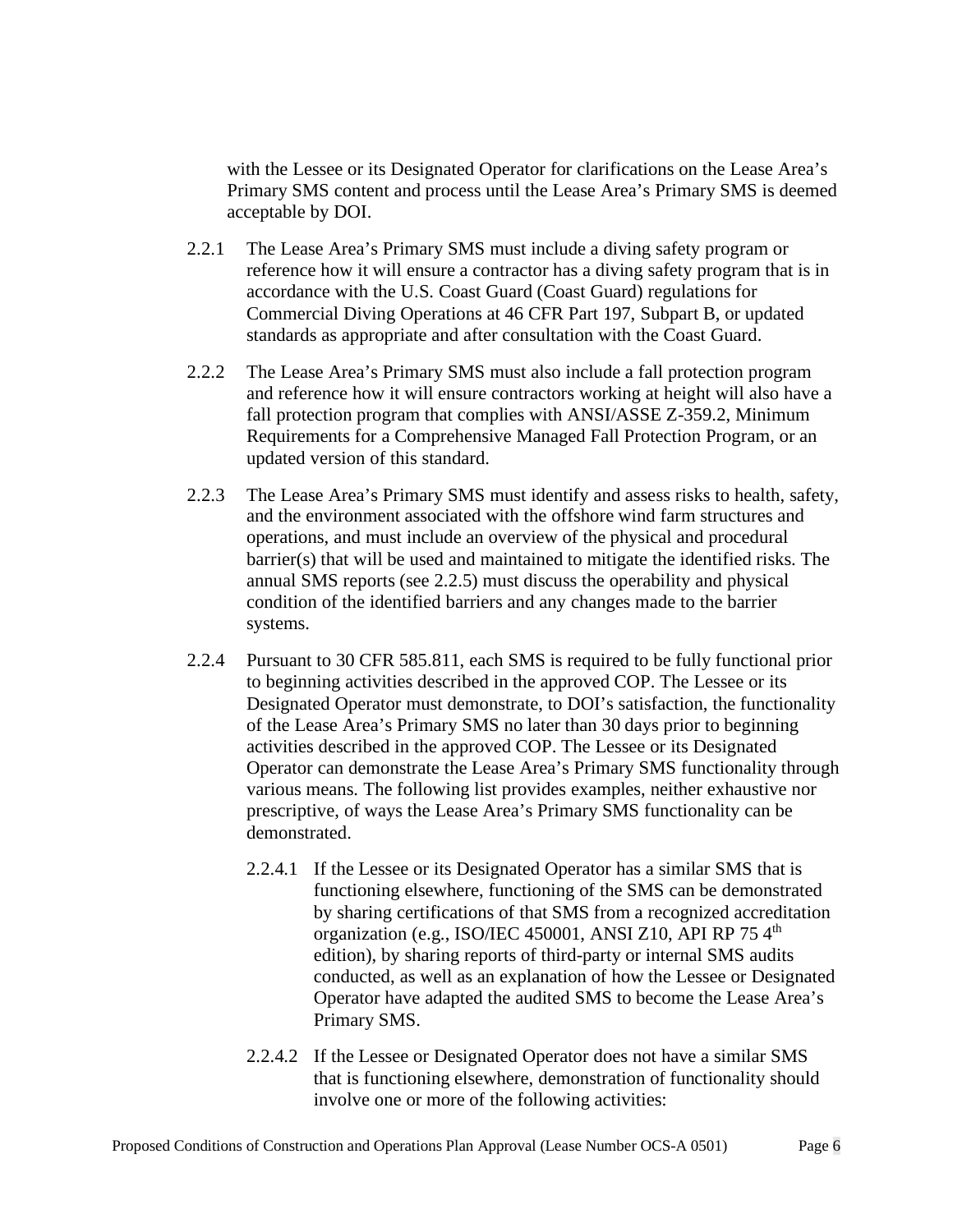- A desktop exercise in which the Lessee evaluates how the Lease Area's Primary SMS functions in response to different scenarios, including an evaluation of the strengths and weaknesses of company preparedness to control various risks;
- A description of which personnel have been trained on the Lease Area's Primary SMS, an overview of the training content, and a description of controls the Lessee has put in place to ensure trained personnel's understanding of and adherence to the Lease Area's Primary SMS; or
- A detailed description of how the Lessee intends to monitor whether the implementation of the Lease Area's Primary SMS is achieving the desired goals, and an overview of how the SMS will be adjusted as necessary to control identified risks.
- 2.2.5 The Lessee or its Designated Operator is also required to provide BSEE with annual reports, by the anniversary date of DOI's initial concurrence with the Lease Area's Primary SMS, highlighting (1) changes that have been made to the Lease Area's Primary SMS, (2) successes and challenges regarding the implementation of the Lease Area's Primary SMS, and (3) evidence of the functionality of the Lease Area's Primary SMS, specifically how it has driven continual improvement in safety and environmental performance. If DOI determines that changes to the Lessee's SMS were significant, DOI will review the changes and determine whether they are acceptable, e.g. if they address known risks and are likely to improve risk management. The Lessee must revise and resubmit its SMS description if DOI determines the changes are not acceptable.
- 2.2.6 In addition to maintaining an acceptable and functional Lease Area's Primary SMS, the Lessee, Designated Operator, contractor, or subcontractor constructing or operating renewable energy facilities on the Outer Continental Shelf (OCS) are required to follow the policies and procedures of the SMS that are guiding their activities and to take corrective action whenever there is failure to follow the SMS or a failure of the SMS to ensure safety.
- 2.3 Oil Spill Response Plan (OSRP) (Planning). Pursuant to 30 CFR 585.627(c), the Lessee or the Designated Operator must submit an OSRP meeting the requirements below to BSEE. The Lessee's OSRP must be reviewed and accepted by BSEE before the installation of any component of the Lessee's facilities that may handle or store oil on the OCS and before the activities described in the Lessee's non-objected to Facilities Design Report (FDR)/FIR may commence. The Lessee's OSRP must be consistent with the National Contingency Plan and appropriate Area Contingency Plan(s), as defined in 30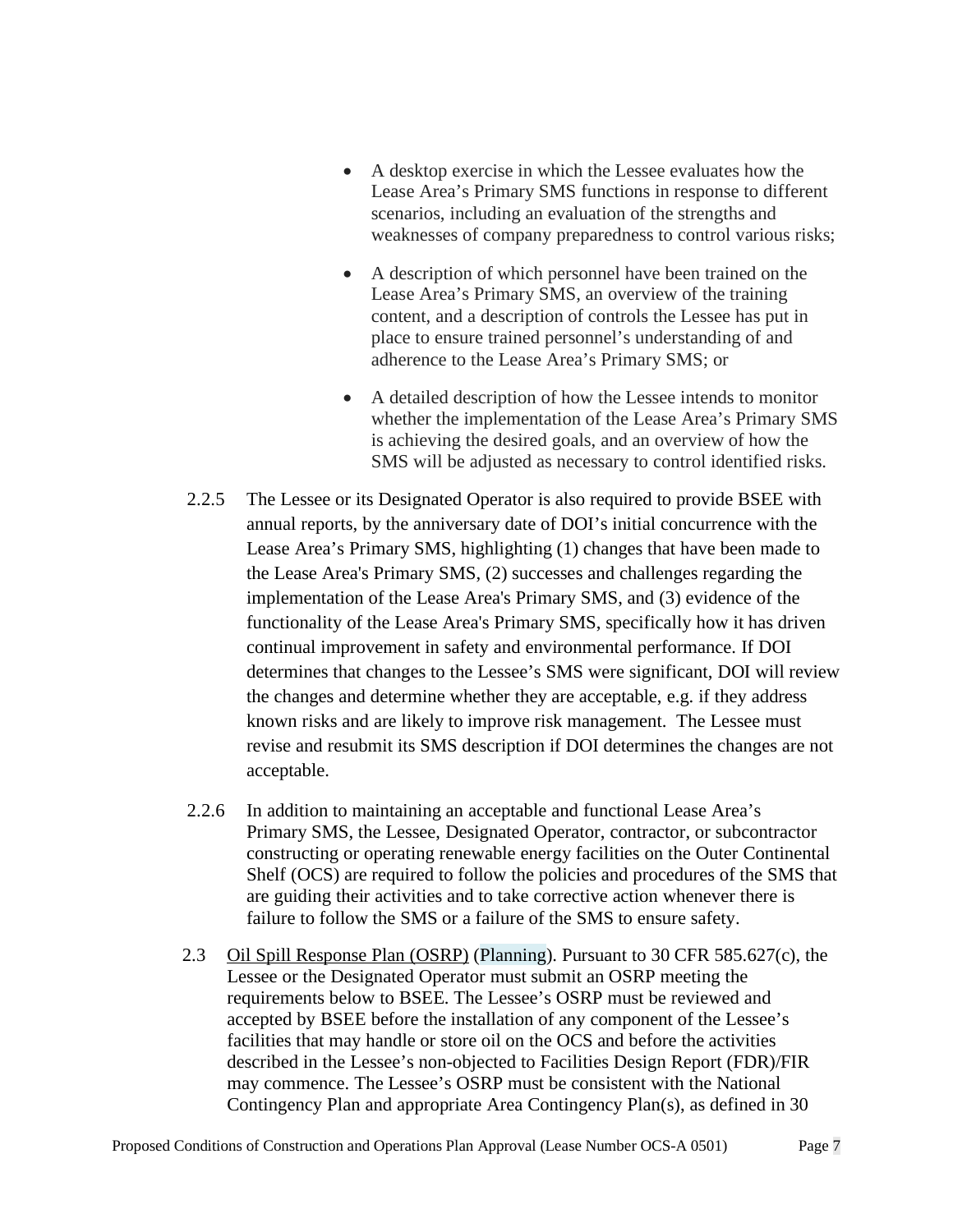CFR § 254.6. In order to continue operating, the Lessee, operator, contractors, and subcontractors must operate in accordance with the Lessee's OSRP.

The Lessee's OSRP must contain the following information:

- 2.3.1 Facility Information. A description of the type and amounts of oil on the facilities covered under the Lessee's OSRP and design parameters intended to monitor for oil spills.
- 2.3.2 Copies of Safety Data Sheets (SDS) for any oils present on any facility within the Lessee's facility in quantities equal to or greater than 100 gallons.
- 2.3.3 The worst-case discharge (WCD) volume for each type of facility covered in the plan.
	- 2.3.3.1 Calculating the Lessee's WCD volume(s):
		- For all facilities (e.g. wind turbine generator (WTG) or other support structures) other than electrical service platforms (ESPs) and transmission lines, the Lessee should calculate the WCD by determining the highest total volume of oil and oil-based substances contained onboard or within the facility including all cables containing oil that are connected to the facility except transmission lines.
		- For an ESP, the Lessee should calculate the WCD by determining the highest total volume of oil and oil-based substances contained within the facility including all cables containing oil that are connected to the facility except for transmission lines.
		- For transmission lines that contain oil, the WCD is the maximum volume of oil and oil-based substances that can be contained within the transmission line with the highest oil storage capacity and any storage tanks that may supply oil to the cable.
	- 2.3.3.2 "Oil," as defined by Clean Water Act at 33 U.S.C. 1321(a), means oils of any kind or in any form, including but not limited to petroleum, fuel oil, sludge, oil refuse, and oil mixed with wastes other than dredged spoil. It does not include animal fats, oils, and greases, and fish and marine mammal oils, or oils of vegetable origin, including oils from seeds, nuts, or kernels. Dielectric fluids, as an example, meets this definition of oil. "Facility," for the purposes of the Lessee's OSRP, is a facility as defined in 30 CFR 585.112 that contains or stores oil.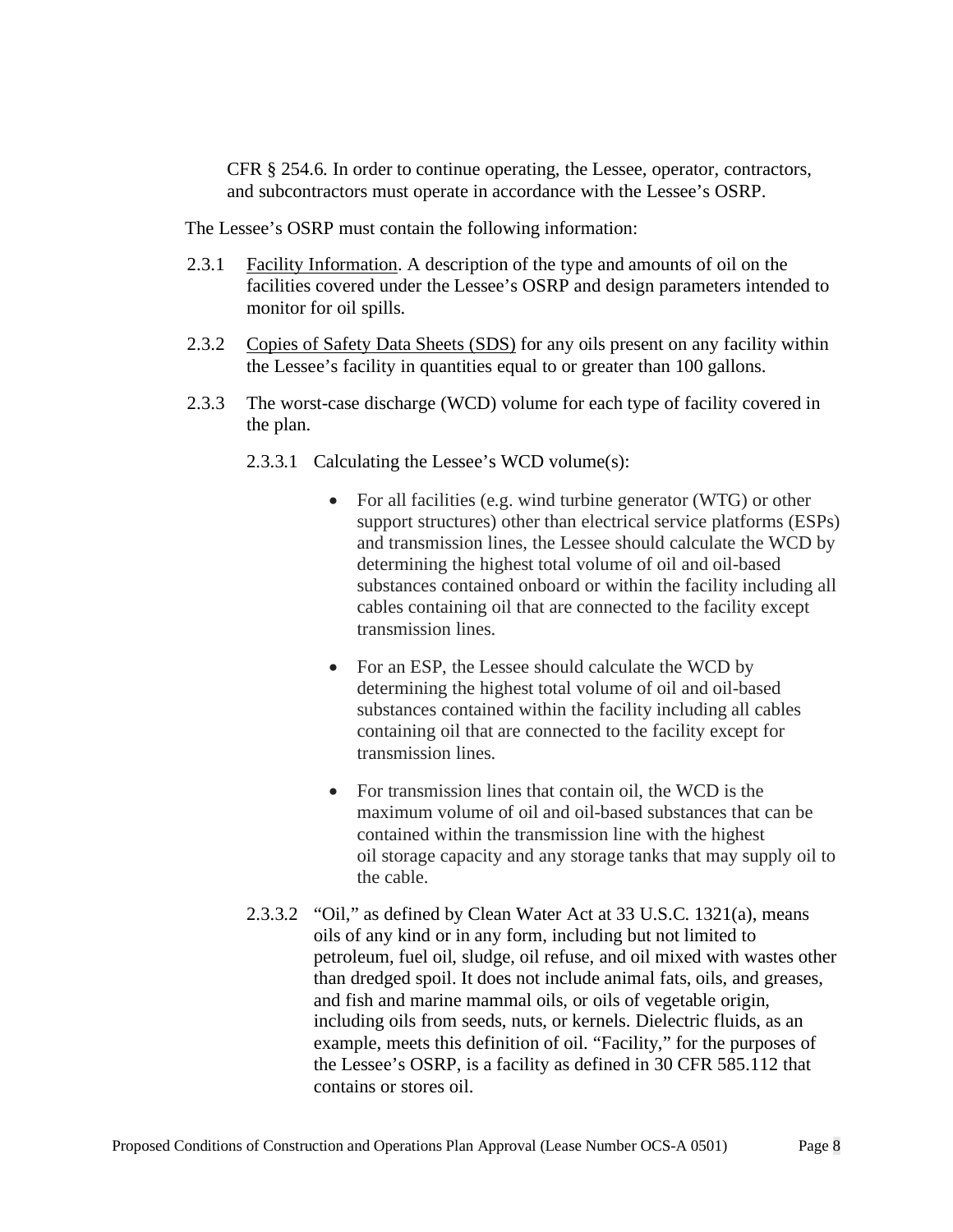- 2.3.3.3 "Worst Case Discharge" or "WCD" is the highest cumulative volume of oil and all other oil-based substances contained on a single facility such as an ESP or WTG.
- 2.3.4 Response Organization. Identification of a trained Qualified Individual (QI) and an alternate, who has full authority to implement removal actions and ensure immediate notification of appropriate federal officials and response personnel and provide their 24-hour contact information, including phone numbers and e-mail addresses. If the Lessee's OSRP covers an ESP, the Lessee must also designate trained members of the Lessee's Incident Management Team (IMT), and provide their 24-hour contact information, including phone numbers and e-mail addresses. If a contract has been established with an IMT, evidence of such a contract must be provided in the Lessee's OSRP.
	- 2.3.4.1 "Qualified Individual" means an English-speaking representative of the Lessee or the Designated Operator located in the United States, available on a 24 hour basis with full authority to obligate funds, carry out removal actions, and communicate with the appropriate Federal officials and the persons providing personnel and equipment in removal operations.
	- 2.3.4.2 "Incident Management Team" or "IMT" means the group of personnel identified to staff the organizational structure to manage the overall response to an incident in accordance with the Lessee's OSRP. The IMT consists of the Incident Commander, Command and General Staff, and other personnel assigned to key Incident Command System positions designated in the Lessee's OSRP.
- 2.3.5 Notification Procedures. Descriptions of the procedures for spill notification. Notification procedures must include the 24-hour contact information for:
	- 2.3.5.1 The QI and an alternate, including phone numbers and e-mail addresses;
	- 2.3.5.2 IMT members, if applicable;
	- 2.3.5.3 Federal, State, and local regulatory agencies that must be notified when a spill occurs, including but not limited to the National Response Center;
	- 2.3.5.4 Oil Spill Removal Organization(s) (OSRO) and Spill Response Operating Team(s) (SROT) that are available to respond;
	- 2.3.5.5 Other response organizations and subject matter experts the Lessee will need to rely on for the Lessee's response.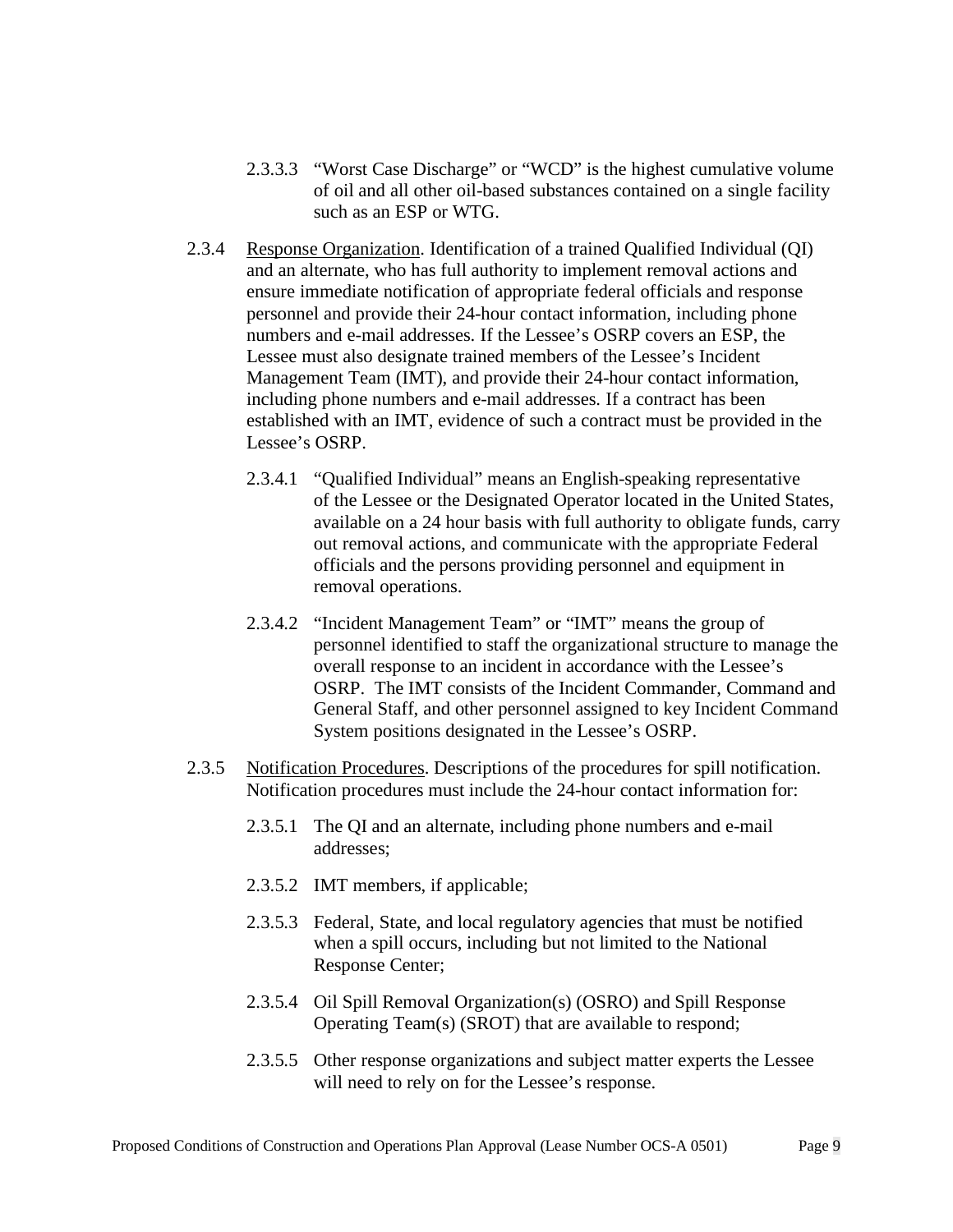- 2.3.5.6 "Oil Spill Removal Organization" is an entity contracted by the Lessee or the Designated Operator to provide spill response equipment and/or manpower in the event of an oil spill.
- 2.3.5.7 "Spill Response Operating Team" refers to the trained persons who respond to spills and deploy and operate oil-spill response equipment.
- 2.3.6 Spill Mitigation Procedures. A description of the different discharge scenarios that could occur from the Lessee's facilities and the mitigation procedures by which the offshore facility operator and any listed/contracted OSROs (if required) would respond to such discharges. The mitigation procedures must address responding to both smaller spills (such as slow, low volume leakage) and larger spills to include the largest WCD covered under the Lessee's OSRP (refer to definition above).
- 2.3.7 Trajectory Analysis. For projects that include an ESP, a stochastic spill trajectory analysis from the ESP. The trajectory analysis must address:
	- 2.3.7.1 The WCD from the ESP that is closest to shore.
	- 2.3.7.2 The longest period of time that the discharged oil would reasonably be expected to persist on the water's surface, or 14 days, whichever is shorter.
	- 2.3.7.3 The probabilities for oiling on the water's surface and on shorelines, and minimum travel times for the transport of the oil over the duration of the model simulation. Oiling probabilities and minimum travel times must be calculated for exposure threshold concentrations reaching 10 grams per square meter  $(g/m<sup>2</sup>)$ . Stochastic analysis must incorporate a minimum of 100 different trajectory simulations using random start dates selected over a multi-year period.
- 2.3.8 Resources at Risk. A concise list of the sensitive resources that are located near the Lessee's offshore facility and could be oiled by a spill. In lieu of listing sensitive resources, the Lessee may identify the areas that could be oiled by a spill from the Lessee's facility and provide hyperlinks to corresponding Environmentally Sensitive Index Maps and/or Geographic Response Strategies for those areas from the appropriate Area Contingency Plans.
- 2.3.9 Contractual Agreements. A list of OSROs and SROTs that are available to respond to WCD of oil from the Lessee's offshore facilities and their contact information.
	- 2.3.9.1 If the Lessee's OSRP covers only WTGs, the Lessee may provide a Letter of Intent (LOI) in lieu of a contract from each OSRO and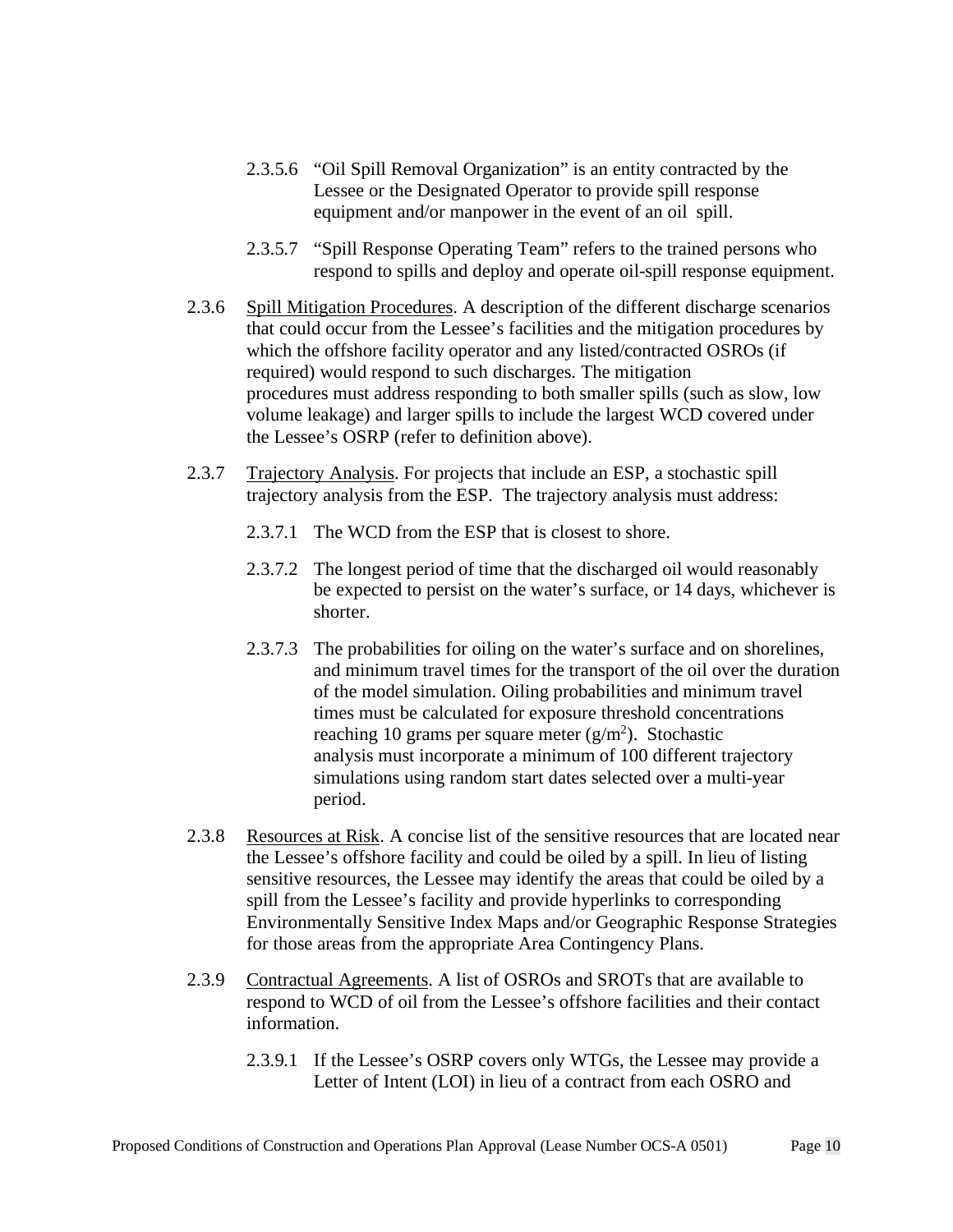SROT in the Lessee's plan acknowledging that it has agreed to be listed in the Lessee's OSRP.

- 2.3.9.2 If the Lessee's OSRP covers an ESP, the Lessee are required to ensure the availability of the OSRO and SROT resources necessary to respond through a contract or membership agreement. If a contract has been established with an OSRO and SROT, evidence of such contracts or membership agreements must be provided in the Lessee's plan. An LOI is not required from any OSRO or SROT that has been ensured available through a contract.
- 2.3.9.3 The OSRP must also include a map(s) that shows equipment storage sites and staging location(s) for the oil spill response equipment that would be deployed by the facility operators or the OSRO(s) listed in the plan in the event of a discharge.
- 2.3.10 Training. A description of the annual training to ensure the QI, IMT, OSRO and SROT (as applicable) are sufficiently trained to perform their respective duties. The Lessee's OSRP must provide the most recent dates of applicable training(s). The Lessee must ensure that the Lessee's QI, IMT, OSRO and SROT personnel receive annual training. The training must be sufficient for personnel to perform their duties. Training records must be maintained and retained for three years and must be provided to BSEE upon request.
- 2.3.11 Response Plan Exercise. A triennial exercise plan for review and concurrence by BSEE to ensure that the Lessee is able to respond quickly and effectively whenever oil is discharged from the Lessee's facilities. The Lessee must conduct an annual scenario-based notification exercise, and if the Lessee is required to have an IMT, the Lessee must conduct an annual scenario-based IMT tabletop exercise and at least one functional exercise during the triennial exercise period. If the Lessee's plan includes an OSRO and/or SROT contract, an annual deployment exercise of the Lessee's contracted response equipment is required. BSEE will advise on the options the Lessee has to satisfy these requirements and may require changes in the type, frequency, or location of the required exercises, exercise objectives, equipment to be deployed and operated, or deployment procedures or strategies. BSEE may evaluate the results of the exercises and advise the Lessee or Designated Operator of any needed changes in response equipment, procedures, tactics, or strategies. BSEE may periodically initiate unannounced exercises to test the Lessee's spill preparedness and response capabilities. Exercise records must be maintained and retained for three years and must be provided to DOI upon request.
- 2.3.12 Response Equipment. For OSRPs that cover ESPs, a list or a hyperlink to a list of the oil spill response equipment that is available to the Lessee through OSRO contracts and identification of the location of the equipment depots where the equipment is stored. The Lessee must ensure the Lessee's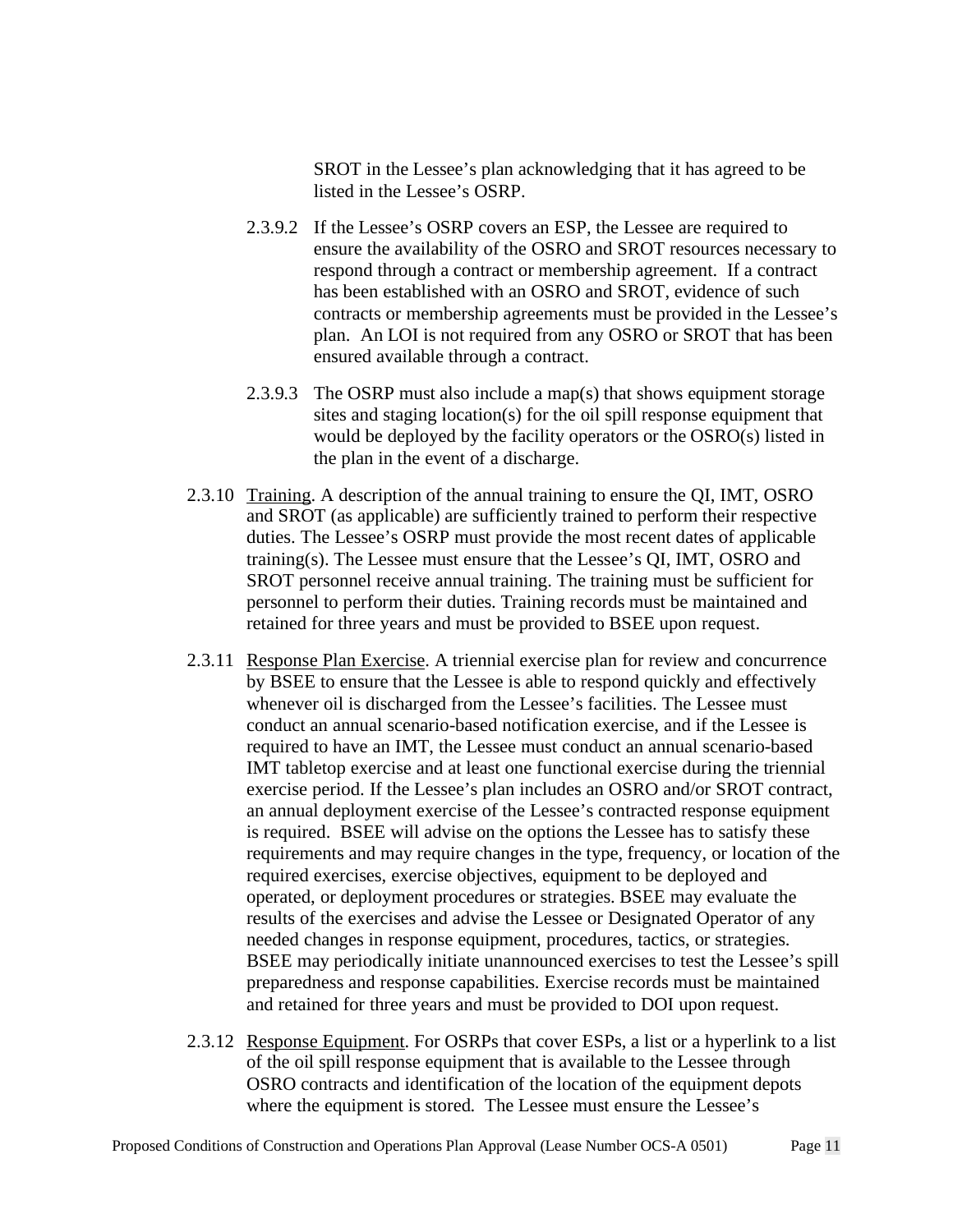contracted response equipment is maintained in proper operating condition, further ensure all maintenance, modification, and repair records are kept for a minimum of three years and provide these records to BSEE upon request. The Lessee or the Lessee's OSRO must provide BSEE with physical access to the Lessee's equipment storage depots and perform functional testing of the Lessee's response equipment upon BSEE request. BSEE may require maintenance, modifications, or repairs to response equipment or require the Lessee to remove response equipment from the Lessee's plan if it does not operate in accordance with its intended purpose.

- 2.3.13 OSRP Maintenance. If there is a significant change to the Lessee's OSRP that reduces the Lessee's ability to respond to a spill, a significant increase to the Lessee's WCD, removal of a contracted IMT, OSRO, or SROT from the Lessee's plan, or a significant change in the applicable area contingency plans, then the Lessee must revise the Lessee's OSRP and provide notice to BSEE no more than 15 calendar days after said change for review and concurrence. The entire OSRP must be reviewed and updated as needed, but at intervals not to exceed once every three years, starting from the date the OSRP was initially accepted. The Lessee or Designated Operator must send a written notification to BSEE upon completion of this review and submit any updates for concurrence. BSEE may require changes to the Lessee's OSRP if BSEE determines that the OSRP is outdated or contains significant inadequacies through review of the Lessee's OSRP, information obtained during exercises or actual spill responses, or other relevant information obtained by BSEE.
- 2.4 Cable Routings (Planning). The final Cable Burial Risk Assessment (CBRA) and engineered cable routings for all cable routes on the OCS must be submitted to DOI for review prior to or with the submittal of the FDR. The Final CBRA must include information on (a) natural and man-made hazards, (b) sediment mobility including high and low seabed levels expected over the project lifetime, (c) feasibility and effort level information required to meet burial targets, and (d) profile drawings of the cable routings illustrating cable burial targets along with the stable seabed depth. The Lessee must resolve any DOI-identified comments and concerns about the CBRA to DOI's satisfaction prior to installation of cables and related facilities authorized in the Lessee's COP.
- 2.5 Cable Protection Measures (Planning) (Construction) (Operations). As described in the COP, the export and inter-link cable is expected to be installed using simultaneous lay and bury via jet plowing or one of the other techniques listed in Section 4.2.3.3.2 of Volume I of the COP. Other methods may be needed in areas of coarser or more consolidated sediment, rocky bottom, or other difficult conditions to ensure a proper burial depth and it is expected achieving proper burial depths may be difficult in some areas. In these areas, where proper burial depth cannot be achieved, the Lessee will employ cable protection measures by using techniques such as placing rocks or prefabricated flexible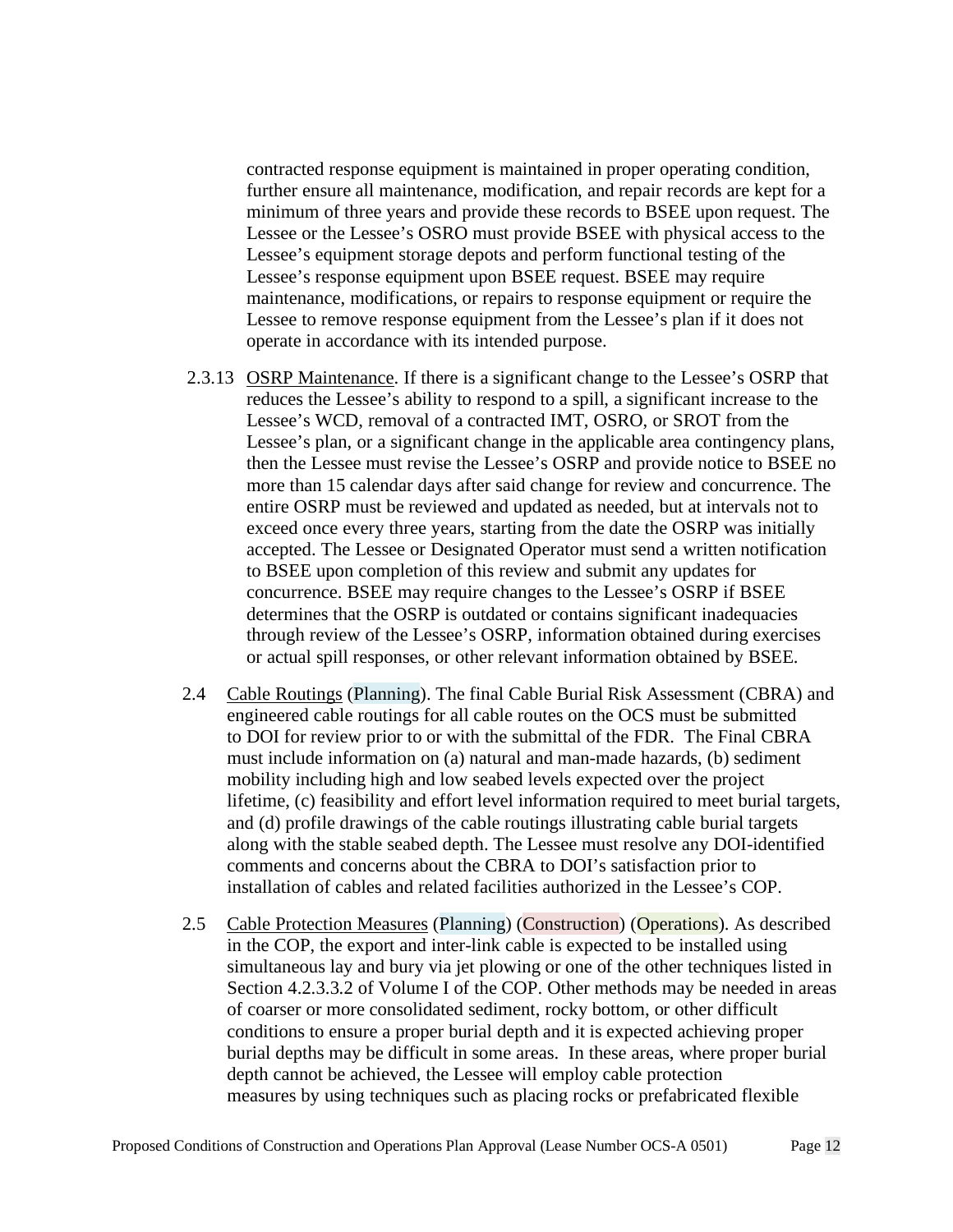concrete coverings on top of the cable (referred to as concrete mattresses), or the use of half-shell pipes/similar products made from composite materials/cast iron with suitable corrosion protection.

As also described in the COP, the use of cable protection measures will not exceed 10% of the total cable routing. This is in accordance with the initial CBRA's estimated length of cable protection of 5.5 kilometers (km), or 8.4% of the cable route.

- 2.5.1 For the purpose of the COP, DOI defines proper burial depth as a minimum of 1.5 meters (m) depth along federal sections of the export cable, inter-link, and inter-array cables as measured from the stable seabed to the top of the cable. This depth is consistent with the COP and cable burial performance assessment provided in the initial CBRA. The Lessee will employ cable protection measures when proper burial depth is not achieved and provide DOI with detailed drawings/information of the actual burial depths and locations where protective measures were used, when the postinstallation reports are submitted.
- 2.5.2 If the Lessee needs to alter any of the above, before engaging in such alteration, the Lessee will provide for DOI's review additional information, explaining the proposed alteration and the need for it, and will resolve any DOI concerns and objections to such alteration to DOI's satisfaction prior to or with the FIR submission.
- 2.6 Crossing Agreements (Planning). Final cable crossing agreements for active, inservice submarine cables, or other types of infrastructure such as pipelines, must be provided to DOI no later than 30 days prior to cable installation.
- 2.7 Post-Installation Cable Monitoring (Construction) (Operations). The Lessee must provide DOI with a cable monitoring report within 60 calendar days following each inter-array and export cable inspection to determine cable location, burial depths, state of the cable, and site conditions. An inspection of the inter-array cable and export cable must include high resolution geophysical methods, such as a multi-beam bathymetric survey equipment, and identify seabed features, natural and man-made hazards, and site conditions along federal sections of the cable routing.
- 2.7.1 On the OCS, the initial inter-array and export cable inspection will be carried out within 6 months of commissioning and subsequent inspections will be carried out at years 1, 2, and every 3 thereafter, and within 180 days after a major storm event (as defined in Section 2.10). If DOI determines that conditions warrant adjustment to the frequency of inspections following the Year 2 survey due to changes in cable burial or seabed conditions that may impact cable stability or other users of the seabed, DOI may require a revised monitoring plan be provided to DOI for review and concurrence.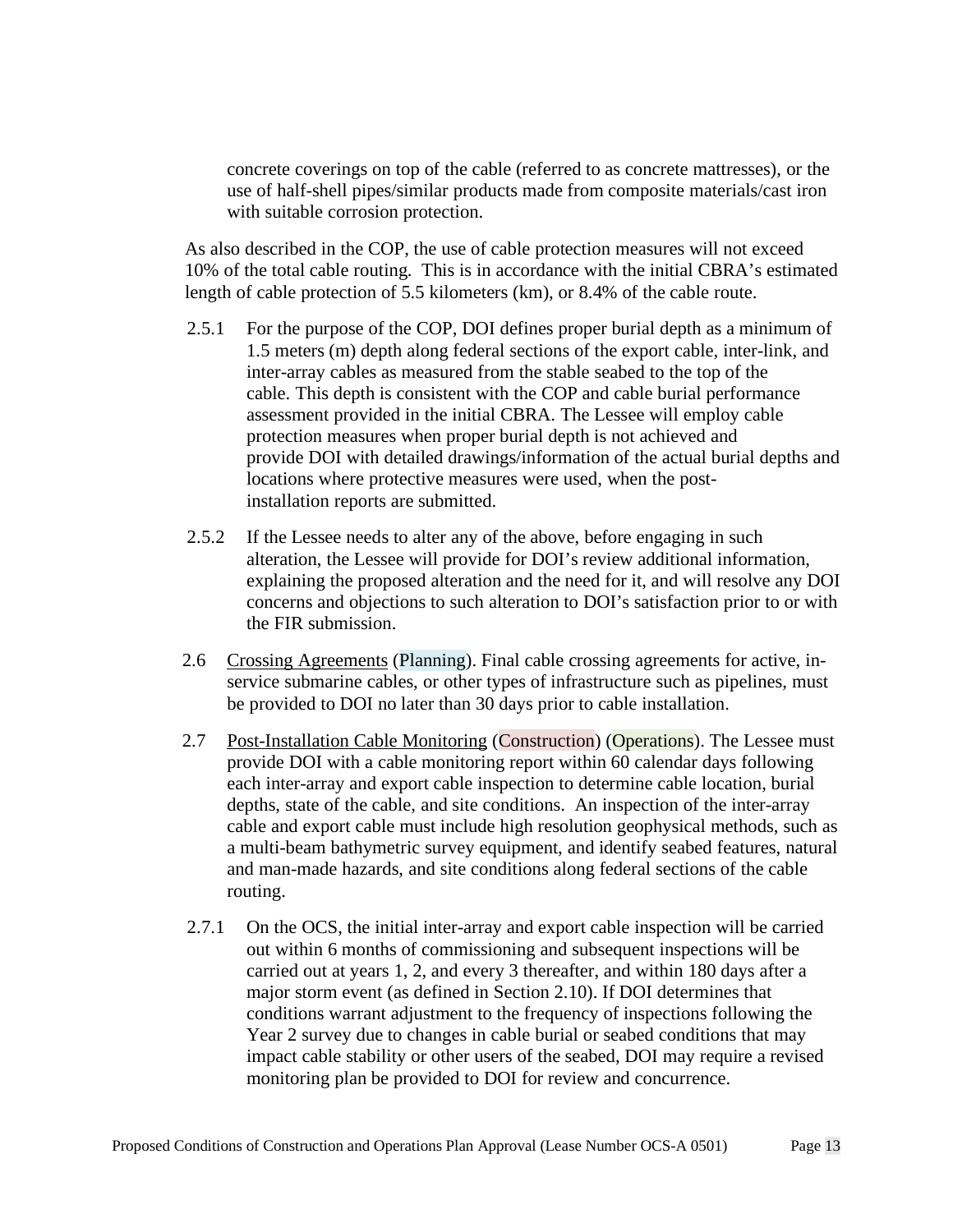- 2.7.2 In addition to inspection, the export cable will be monitored continuously with the as-built Distributed Temperature Sensing System. If DOI determines the Distributed Temperature Sensing data indicates that burial conditions have deteriorated or changed significantly and remedial actions are warranted, the Distributed Temperature Sensing data, a seabed stability analysis, and report of remedial actions taken or scheduled must be provided to DOI within 45 calendar days of the observations. All remedial actions must be consistent with those described in the approved COP.
- 2.7.3 The Distributed Temperature Sensing data, cable monitoring survey data, and cable conditions analysis for each year must be provided to DOI as part of the Annual Certification of Compliance, as required by 30 CFR 585.633(b).
- 2.8 WTG and ESP Foundations Depths (Planning). Information on seabed conditions has been provided to depths of up to 40m at WTG locations and a depth of 75m at ESP locations. If foundation depths are anticipated to exceed these depths, additional information on seabed conditions, geotechnical design parameters and pile drivability assessment for the additional depths must be provided as requested by DOI for its review with the FDR submission.

In the event that the location of project components differs from the 1nmi x1nmi layout already investigated, additional borings and/or CPT probes must be performed at any new locations not already covered by previous investigations extending to depths at least 10 m below expected foundation tip elevation along with a pile drivability assessment for each site. The lessee must provide this data in the FDR along with final foundation designs.

- 2.9 Minimizing and Monitoring Foundation Scour Protection (Construction) (Operations) (Decommissioning). The Lessee must minimize, to the maximum extent practicable based on design and engineering considerations, the footprint of scour protection measures at the WTG foundations. The Lessee must submit an inspection plan to DOI and to NMFS at least 30 days prior to initiating the inspection program and must address all agency comments and receive DOI's written concurrence prior to initiating the inspection program.
- 2.9.1 An initial foundation scour inspection will be carried out within 6 months of installation completion of each foundation location, and subsequent inspections will be carried out at a minimum of 20% of foundation locations at intervals of 3 years thereafter, or within 180 days after a major storm event (as defined in Section 2.10).
- 2.9.2 The Lessee must provide DOI with a foundation scour monitoring report within 45 calendar days following each foundation scour inspection.
- 2.9.3 Should scour holes develop within 10 percent of the minimum local scour design values, or if spud depressions from installation impact scour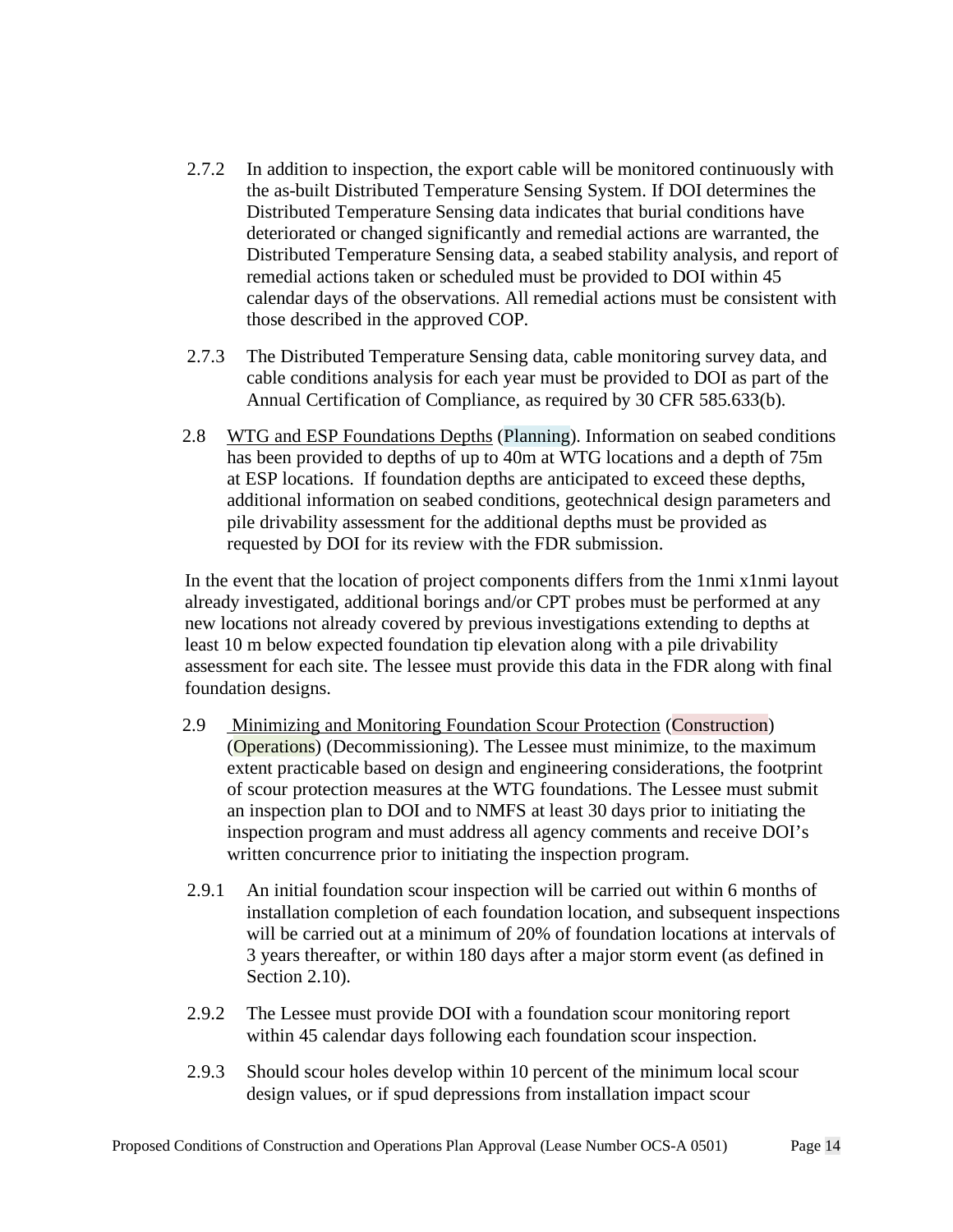protection stability, the Lessee must submit a plan for additional monitoring and/or mitigation to DOI for review and concurrence.

- 2.10 Post-Storm Monitoring Plan (Construction) (Operations) (Decommissioning). The Lessee must provide a plan for post-storm monitoring of the facility infrastructure, foundation scour protection, and cables, to DOI for review and concurrence prior to commencing installation activities. This plan must include a description of how the Lessee will measure or monitor environmental conditions; specify the condition thresholds, and their associated technical justification(s), above which post-storm monitoring or mitigation is necessary; potential monitoring, mitigation, and damage identification methods; and when the Lessee will notify DOI of post-storm related activities. DOI reserves the right to require post-storm mitigations to address conditions that could result in safety risks and/or impacts to the environment.
- 2.11 High Frequency Radar Interference Analysis and Mitigation (Planning) (Construction) (Operations). Recent BOEM research shows that the Lessee's project is within the line of sight (LOS) of seven oceanographic high-frequency (HF) radar systems (SeaSonde® and LERA types):

| Radar Name  | Radar System                |  |
|-------------|-----------------------------|--|
| <b>SQUB</b> | <b>Short Range SeaSonde</b> |  |
| <b>LPWR</b> | Medium Range LERA           |  |
| <b>HBSR</b> | <b>Medium Range LERA</b>    |  |
| <b>NWTP</b> | Medium Range LERA           |  |
| <b>MVCO</b> | Long Range SeaSonde         |  |
| <b>NANT</b> | Long Range SeaSonde         |  |
| <b>AMAG</b> | Long Range SeaSonde         |  |

- 2.11.1 To address concerns related to the potential for the Lessee's project to interfere with the radar sites identified as within LOS in the BOEM study, the Lessee must coordinate with these radar operators to determine if the facility causes radar interference to the degree that radar performance is no longer within the specific radar systems' operational parameters, or mission objectives.
- 2.11.2 In coordination with the radar operators, the Lessee must perform an analysis of radar impacts and provide the results to DOI within six months of commercial operation.
	- 2.11.2.1 If this information indicates that the project facilities reduce radar performance to a degree where the system no longer meets operations parameters, or mission objectives, the Lessee must provide mitigation to demonstrate the radar's performance stays within the systems' operational parameters, as appropriate. The Lessee must provide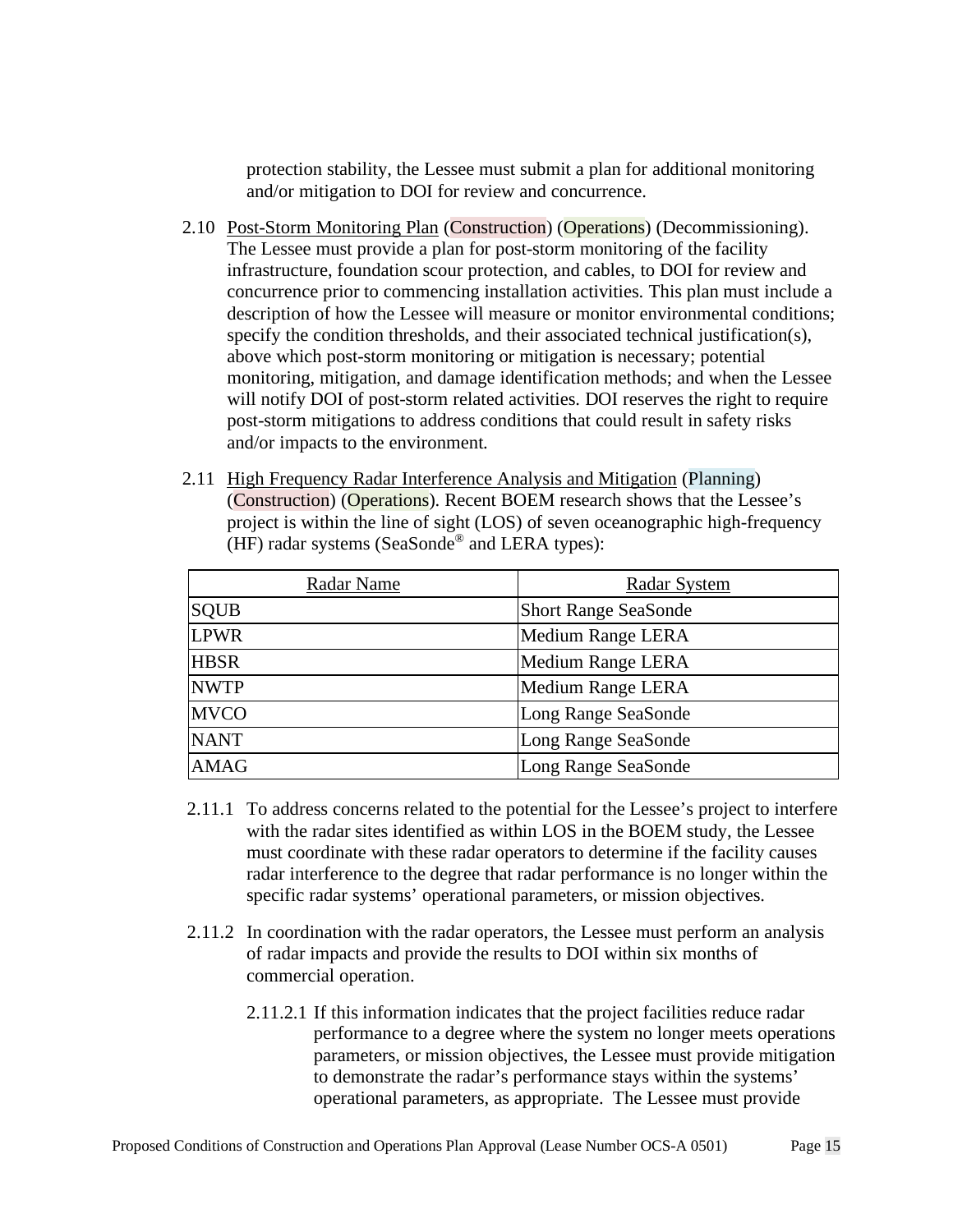verification of its sufficient mitigation, within one year of the determination, and additionally make a submission to DOI of the information that triggered the need for mitigation. This verification can include a statement by the radar operator.

- 2.11.3 To mitigate operational impacts to oceanographic HF radar systems, the following options have been identified:
	- 2.11.3.1 Data sharing from turbine operators, to include the following: (i) sharing real-time telemetry of surface currents and other oceanographic data measured at locations in the Project with radar operators into the public domain; and (ii) sharing time-series of blade rotation rates, nacelle bearing angles, and other information about the operational state of each of the Project's turbines with radar operators to aid interference mitigation.
- 2.11.4 The Lessee must coordinate with the impacted radar operator when selecting and implementing mitigation methods. If mitigation options not identified in these terms and conditions are preferred by the Lessee and radar operator, information to support the request must be submitted to DOI for concurrence.
- 2.12 Commissioning Surveillance of Safety Related Systems (Planning) (Construction). The Lessee or the Designated Operator must provide qualified third-party verification of proper installation and commissioning of all safety related systems and equipment to DOI prior to commencing commercial operations. The purpose of commissioning surveillance of safety related systems and equipment is to verify that the facilities' various safety systems and equipment are commissioned in conformity with the Original Equipment Manufacturer (OEM)'s manuals and projects functional requirements, and are functioning properly prior to the start of commercial operations.
- 2.12.1 Qualified Third-Party. A qualified third-party must be a technical classification society, a licensed professional engineering firm, or a registered professional engineer capable of providing the certifications, verifications, and reports required. The third-party must not have been involved in the design of the project.
- 2.12.2 Safety Related Systems and Equipment Risk Assessment. The Lessee or the Designated Operator must conduct a risk assessment to identify the safety related systems and equipment within their facility. The risk assessment must be submitted to DOI and the qualified third party for review. The qualified third-party must make a recommendation to DOI on the acceptability of the risk assessment and associated conclusions. DOI must concur with the qualified third-party recommendation(s) prior to the Lessee or Designated Operator beginning commissioning activities.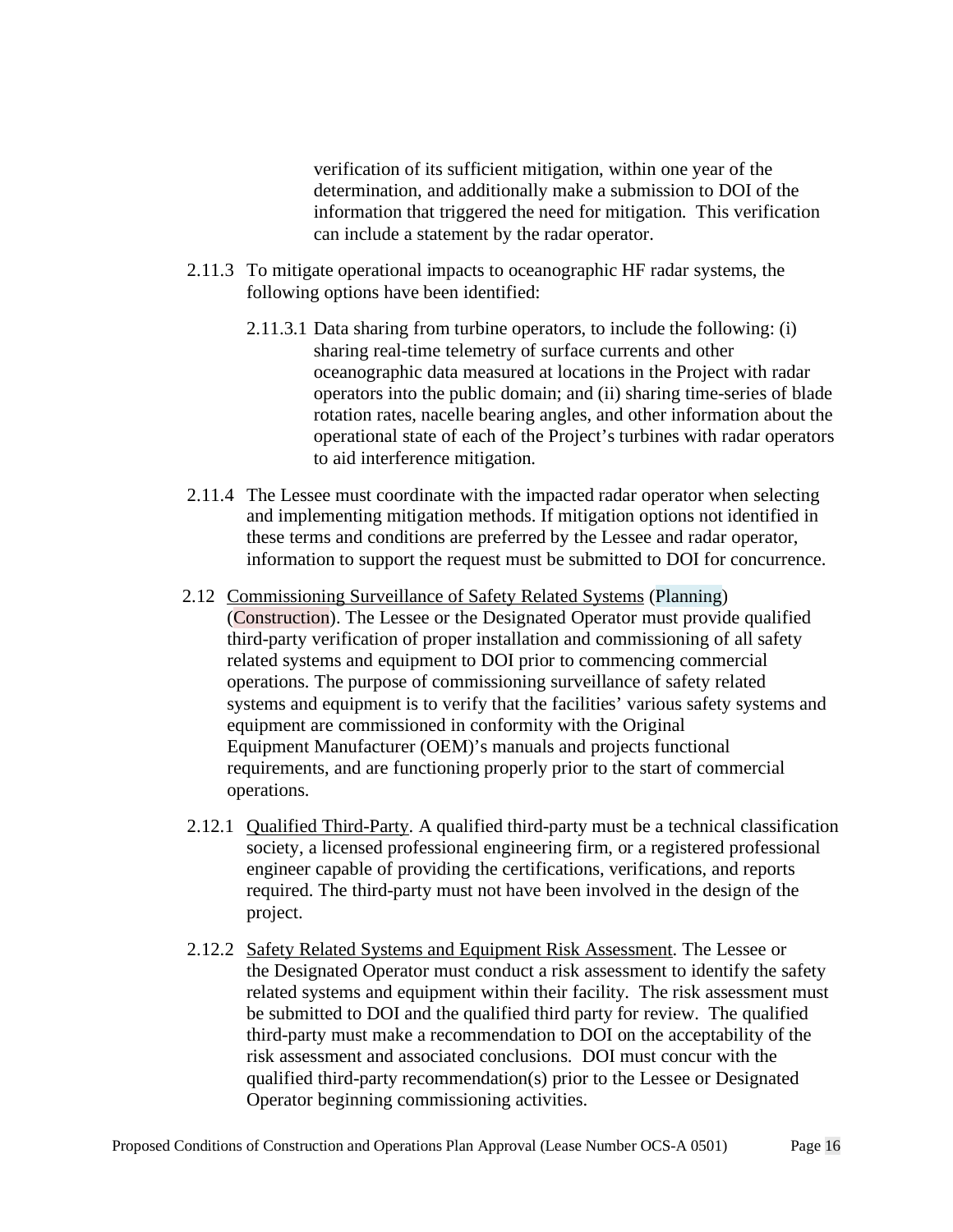2.12.3 Commissioning Surveillance Requirements. The qualified third-party verifier must evaluate whether the commissioning of the wind farms' safety related systems and equipment, as identified in the risk assessment, are in conformance with the instructions in the OEM's manuals and the projects functional requirements. Other tests to be performed during commissioning may be agreed upon with the Designated Operator.

This evaluation requires examination of commissioning records and witnessing of tests. The qualified third-party verifier must witness the commissioning of the safety related systems and equipment of at least one wind turbine per every 50 turbines in the project, plus fractions thereof.

The qualified third-party must, as a minimum, verify that:

- 2.12.3.1 The installation procedures and/or commissioning instructions supplied by the manufacturer and identified in the project's functional reequipments are adequate;
- 2.12.3.2 The instructions supplied by the manufacturer and identified in the project's functional reequipments are followed during commissioning;
- 2.12.3.3 The systems and equipment function as designed; and
- 2.12.3.4 The final commissioning reports are complete.
- 2.12.4 Commissioning Surveillance Report. A Commissioning Surveillance Report (or Conformity Statement) and supporting documentation must be submitted to DOI. Final results and acceptance of the commissioning test by the qualified third-party must be included as an appendix to the Commissioning Surveillance Report. DOI must concur with the Commissioning Surveillance Report (or Conformity Statement) and supporting documentation prior to initiating commercial production of energy from the Lessee's project. If DOI has not responded to the Commissioning Surveillance Report (or Conformity Statement) and supporting documentation submitted by the qualified third party within 3 working days, the Lessee may presume concurrence.
- 2.13 As-Built Drawings (Construction) (Operations) (Decommissioning). Lessees must compile, retain, and make available to BOEM representatives, the drawings/documents listed in the chart below, within the time specified in the chart.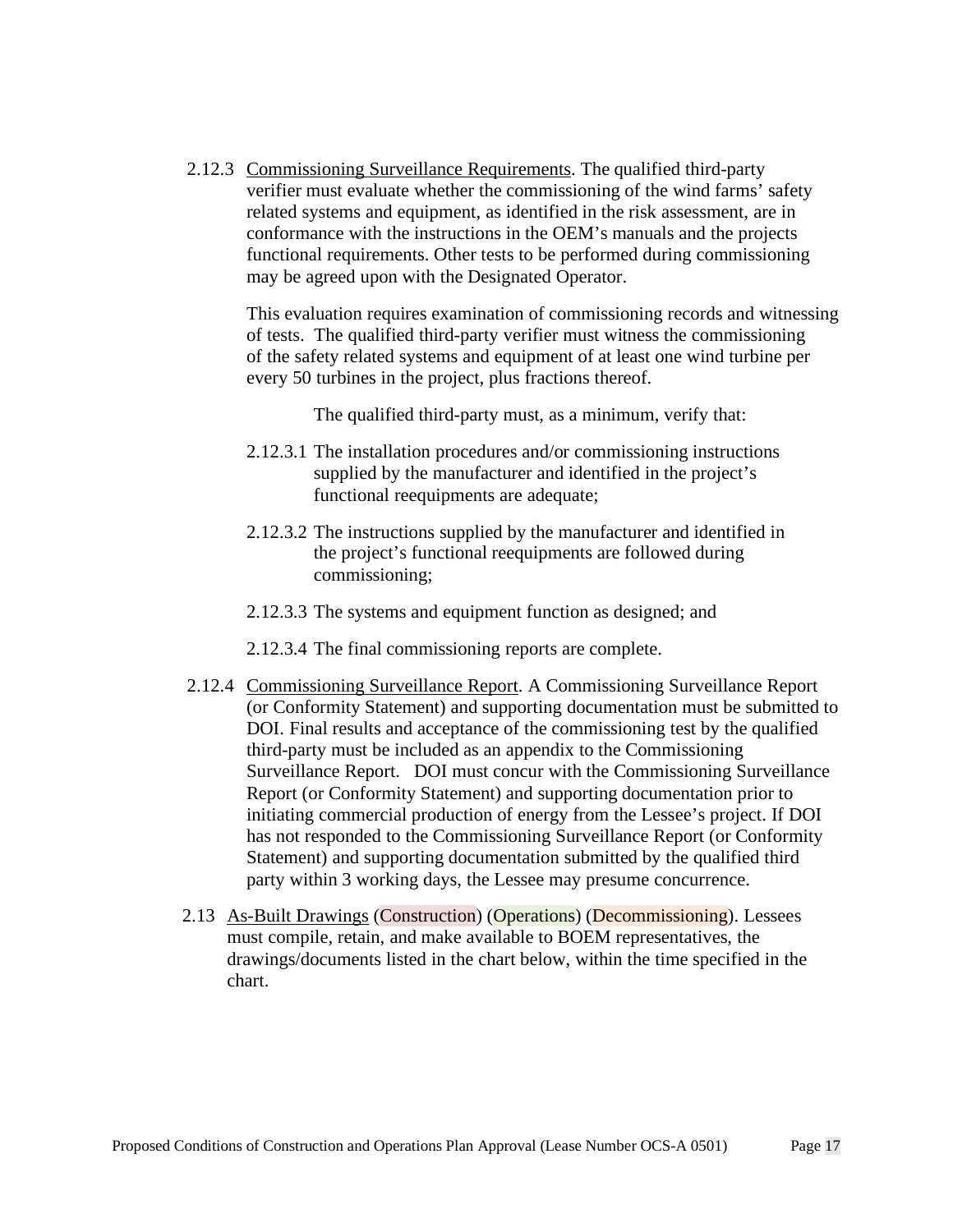| <b>Drawing Type</b>                                                                                           | Time frame to make<br>available issued for<br>construction drawings | Time frame to make<br>available<br>post fabrication<br>drawings | Time frame to make<br>available final,<br>stamped As-Built<br>drawings                         |
|---------------------------------------------------------------------------------------------------------------|---------------------------------------------------------------------|-----------------------------------------------------------------|------------------------------------------------------------------------------------------------|
| Complete set of<br>structural drawing(s)<br>including major<br>structural components<br>and evacuation routes | With FDR submittal                                                  | N/A                                                             | Within one calendar<br>year of the facility<br>commencing<br>commercial operation <sup>2</sup> |
| Front, side, and plan<br>view drawings                                                                        | With FDR submittal                                                  | N/A                                                             | Within one calendar<br>year of the facility<br>commencing<br>commercial operation              |
| Location plat for all<br>project facilities                                                                   | With FDR submittal                                                  | N/A                                                             | Within one calendar<br>year of the facility<br>commencing<br>commercial operation              |
| Complete set of cable<br>drawing(s)                                                                           | With FDR submittal                                                  | Prior to Final FIR Non-Within 90 days of the<br>Objection $1$   | facility commencing<br>commercial operation                                                    |
| Piping and<br>instrumentation<br>diagram(s)                                                                   |                                                                     | N/A                                                             | Within 90 days of the<br>facility commencing<br>commercial operation                           |
| Safety flow<br>diagram $(s)^3$                                                                                | With FDR submittal                                                  | N/A                                                             | Within 90 days of the<br>facility commencing<br>commercial operation                           |
| Electrical one-line<br>drawing(s)                                                                             |                                                                     | Prior to Final FIR Non-Within 90 days of the<br>Objection       | facility commencing<br>commercial operation                                                    |
| <b>Cause and Effect Chart</b>                                                                                 |                                                                     | Prior to Final FIR Non-<br>Objection                            | Within 90 days of the<br>facility commencing<br>commercial operation                           |
| Schematics of the fire<br>and gas-detection<br>system(s)                                                      |                                                                     | Prior to Final FIR Non-Within 90 days of the<br>Objection       | facility commencing<br>commercial operation                                                    |

1. As installed location must be submitted with the final FIR.

2. Commercial operation is defined at 30 CFR 585.112.

Safety flow diagrams should depict the location of safety devices and the undesirable event(s) which activates the safety device. Undesirable event(s) are events which could result in personnel injury, environmental impact, or facility damage.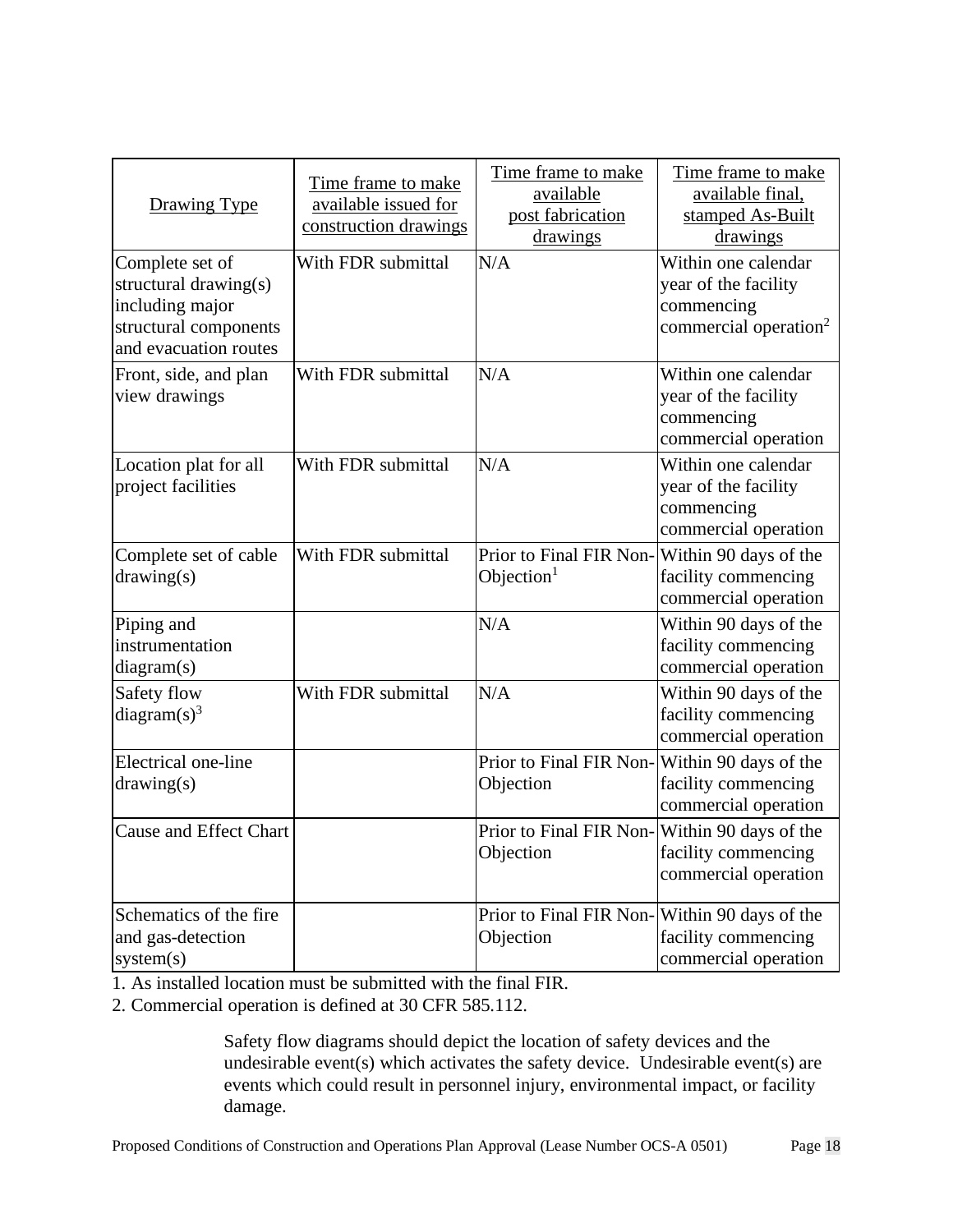### **3 CONDITIONS RELATED TO NAVIGATIONAL AND AVIATION SAFETY**

#### 3.1 Design Conditions (Planning) (Construction) (Operations).

- <span id="page-18-0"></span>3.1.1 Marking. The Lessee must mark each WTG and ESP with private aids to navigation. No sooner than thirty (30) and no less than fifteen (15) calendar days prior to installation, the Lessee must file an application (form CG-2554), either in paper form or electronically, with the Commander of the First Coast Guard District to establish a private aid to maritime navigation (PATON), per 33 CFR Part 66. Approval must be obtained before installation of the Lessee's facilities begins. The Lessee must:
	- 3.1.1.1 Provide a lighting, marking, and signaling plan for review and concurrence by DOI and the Coast Guard at least 120 days prior to installation. The plan must conform to applicable Federal law and regulation, and guidelines established by the International Association of Marine Aids to Navigation and Lighthouse Authorities (IALA) Recommendation O-139, The Marking of Man-Made Offshore Structures, as well as the Coast Guard's Local Notice to Mariners (D1 LNM: 33/20) on Ocean-Structure PATON Marking Guidance and BOEM's Guidelines for Lighting and Marking of Structures Supporting Renewable Energy Development (April 28, 2021). Should any part of Recommendation O-139 conflict with Federal law or regulation, or if the Lessee seeks an alternative to Recommendation O-139, then the Lessee must consult with the and gain approval from the Coast Guard;
	- 3.1.1.2 Mark each individual WTG and ESP with clearly visible, unique, alpha numeric identification characters consistent with the attached Rhode Island and Massachusetts Structure Labeling Plot;
	- 3.1.1.3 Light each WTG and ESP in a manner that is visible by mariners in a 360° arc around the WTG and ESP;
	- 3.1.1.4 Light each WTG with red obstruction lighting compatible with night vision goggles and consistent with the Federal Aviation Administration (Advisory Circular (AC) 70/7460-lM);
	- 3.1.1.5 Provide signage, which is visible to mariners in a 360° arc around the structures, warning vessels of the air draft below the turbine blades as determined at highest astronomical tide;
	- 3.1.1.6 Cooperate with the Coast Guard and National Oceanic and Atmospheric Administration to ensure that cable routes, ESPs and WTGs are depicted on appropriate government produced and commercially available nautical charts;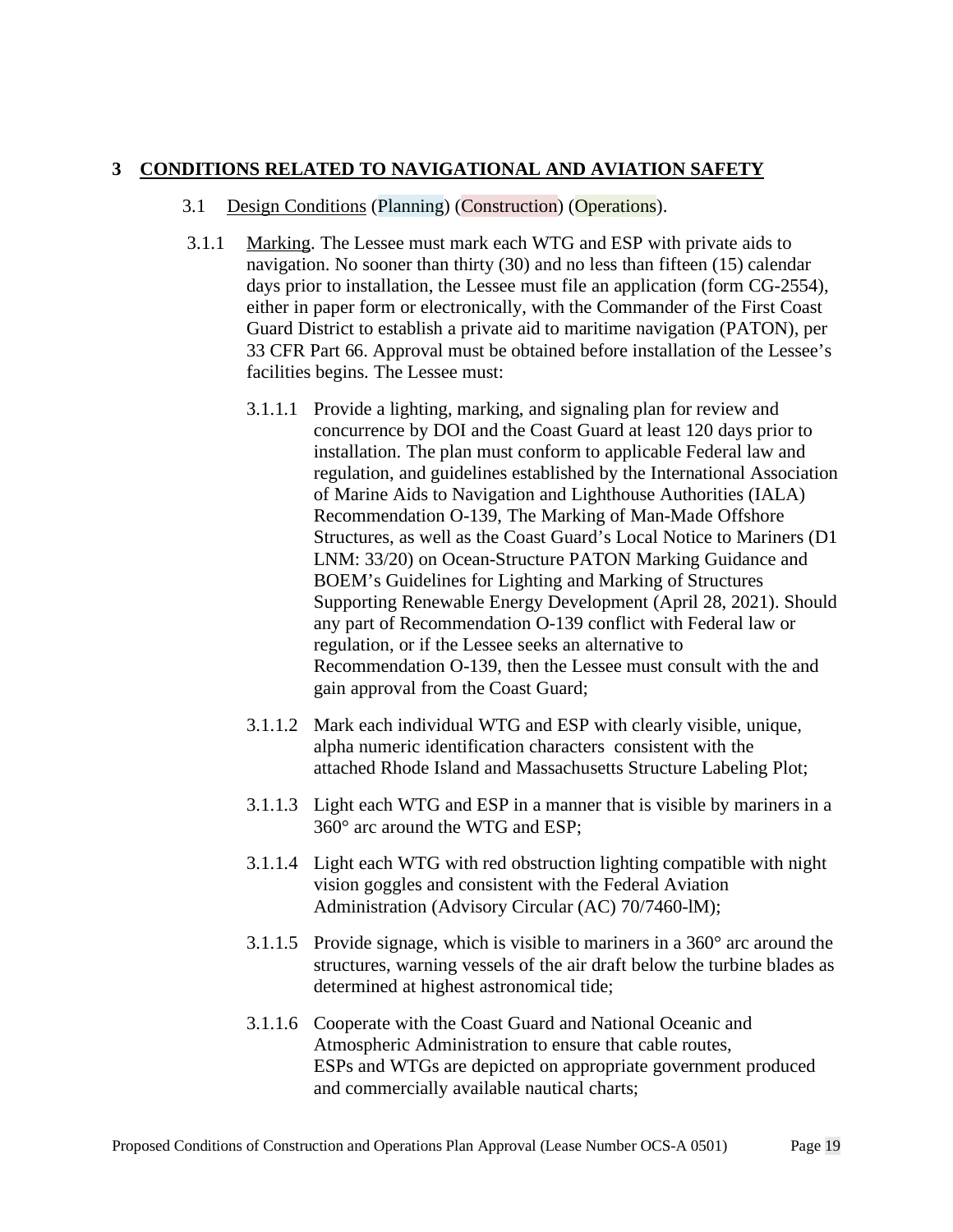- <span id="page-19-0"></span>3.1.1.7 Provide mariner information sheets on the Lessee's website with details on the location of the WTGs and ESPs and specifics such as blade clearance above sea level;
- 3.1.1.8 Submit documentation to DOI within 90 calendar days of beginning commercial operation documenting compliance with [3.1.1.1](#page-18-0) to [3.1.1.7.](#page-19-0)
- 3.1.2 Blade/Nacelle Control. The Lessee must equip all WTG rotors (blade assemblies) with control mechanisms constantly operable from the Lessee's control center.
	- 3.1.2.1 Control mechanisms must enable the Lessee or Designated Operators to shut down any requested WTGs as soon as possible after notification from the Department of Defense (DoD) or Coast Guard. A formal shutdown procedure must be part of the Emergency Response Plan's Standard Operating Procedures, test on a regular basis as outlined in Lessee's annual inspection plan. The Lessee must submit the results of testing with the project's annual inspection results.
	- 3.1.2.2 Rotor shutdown may be requested by the DoD or Coast Guard. Lessee must immediately comply with any emergency shutdowns ordered by the DoD or Coast Guard. Normally, Coast Guard-requested shutdowns will be limited to those WTGs in the immediate vicinity of an emergency and for as short a period of time as the Coast Guard determines is safely practicable under the circumstances. Lessee may resume operations only upon notification from the entity (DoD or Coast Guard) that initiated the shutdown.
	- 3.1.2.3 The Lessee must work with the Coast Guard to establish the proper blade configuration during WTG shutdown for Coast Guard search and rescue air assets.
	- 3.1.2.4 The Lessee must participate in Coast Guard periodic coordinated training and exercises to test and refine notification and shutdown procedures, and to provide search and rescue training opportunities for Coast Guard Command Centers, vessels, and aircraft.
- 3.1.3 Helicopter Landing Platforms. If the Lessee's ESPs include helicopter landing platforms, the Lessee must design and build those platforms to accommodate Coast Guard HH60 rescue helicopters. The design must be verified by the DOI approved CVA.
- 3.1.4 Structure Micrositing. The Lessee must not adjust approved structure locations in a way that narrows any northwest-southeast or northeast-southwest transit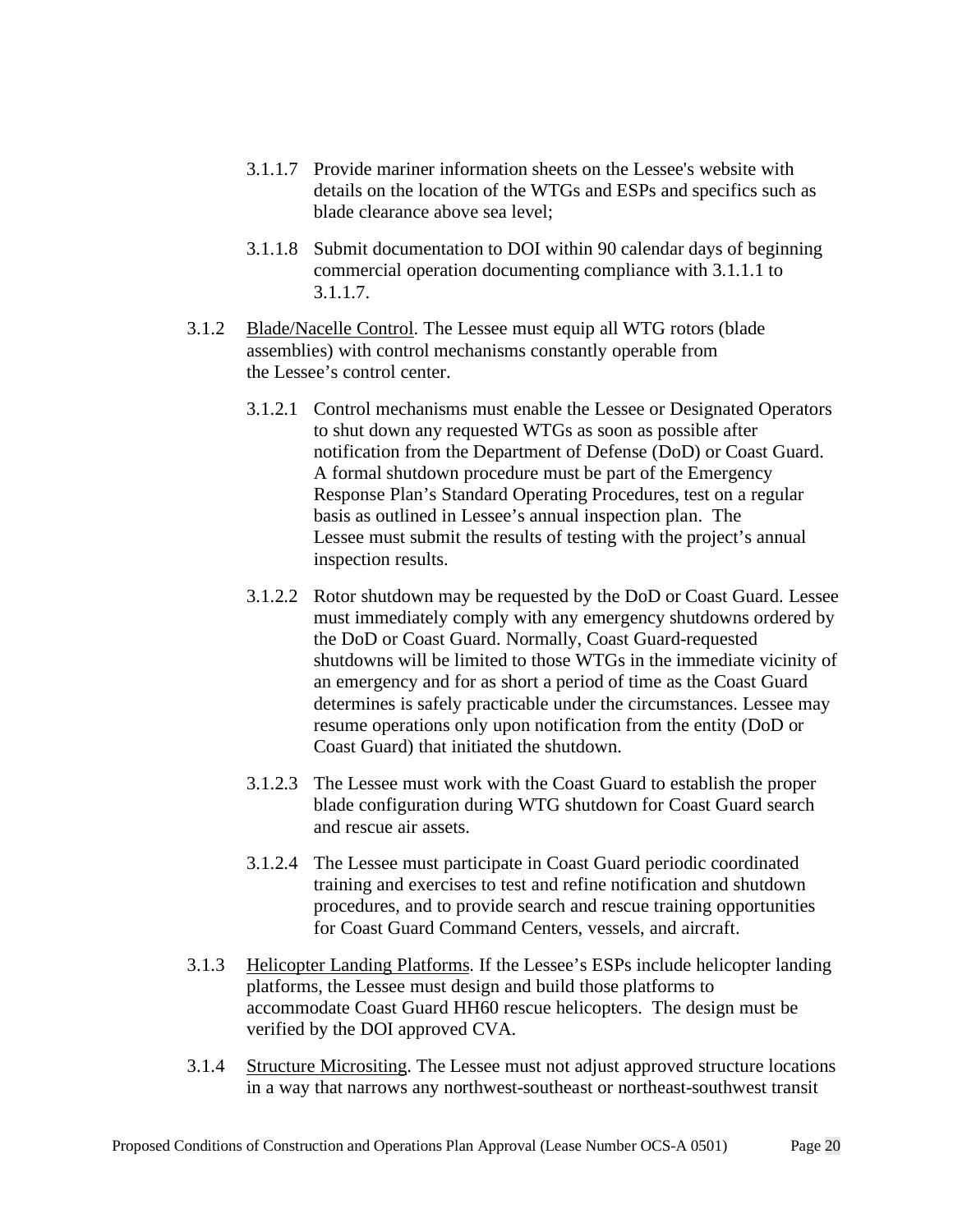corridors to less than 0.6 nmi. The final as-built structure locations must be submitted as part of the as-built documentation outlined in 2.13.

- 3.1.5 Emergency Response Plan. Prior to construction of the project, the Lessee must submit an emergency response plan to address non-routine events for review and concurrence by DOI and the Coast Guard. Annually, the Lessee must submit any revisions of the plan for review and concurrence by the Coast Guard. The Lessee must also submit any Coast Guard accepted revisions to the plan to DOI. The plan must demonstrate that the control center will be adequately staffed to perform the standard operating procedures, communications capabilities with the Coast Guard, and monitoring capabilities over the project. The plan must include, but not be limited to, the following topics, which may be modified through ongoing discussions with the Coast Guard:
	- 3.1.5.1 Standard Operating Procedures. Methods for establishing and testing WTG rotor shutdown and braking; methods of lighting control; method(s) for notifying the Coast Guard of mariners in distress or potential/actual search and rescue incidents; method(s) for notifying the Coast Guard of any events or incidents that may impact maritime safety or security; methods for providing the Coast Guard with environmental data, imagery, communications and other information pertinent to search and rescue or marine pollution response.
	- 3.1.5.2 Staffing. The number of personnel intended to staff the control center to ensure continuous monitoring of WTG operations; communications and surveillance systems; hours of operation; job qualification requirements; and initial, on-the-job, and refresher training requirements.
	- 3.1.5.3 Communications. The capabilities to be maintained by the control center to communicate with the Coast Guard and mariners within and in the vicinity of the lease area. Control center communications capability must include at a minimum landline and wireless telephone for voice and data. Construction and operations vessel communications capability must include at a minimum Very High Frequency marine radio.
	- 3.1.5.4 Monitoring. The control center must maintain the capability to monitor the Lessee's installation and operations in real time, including at night and in periods of poor visibility, for: (i) determining the status of all private aids to navigation, immediately reporting discrepancies to the local Coast Guard Sector Command Center, correcting discrepancies no later than 21 days after detection, and communicating any discrepancy corrections to the Sector Command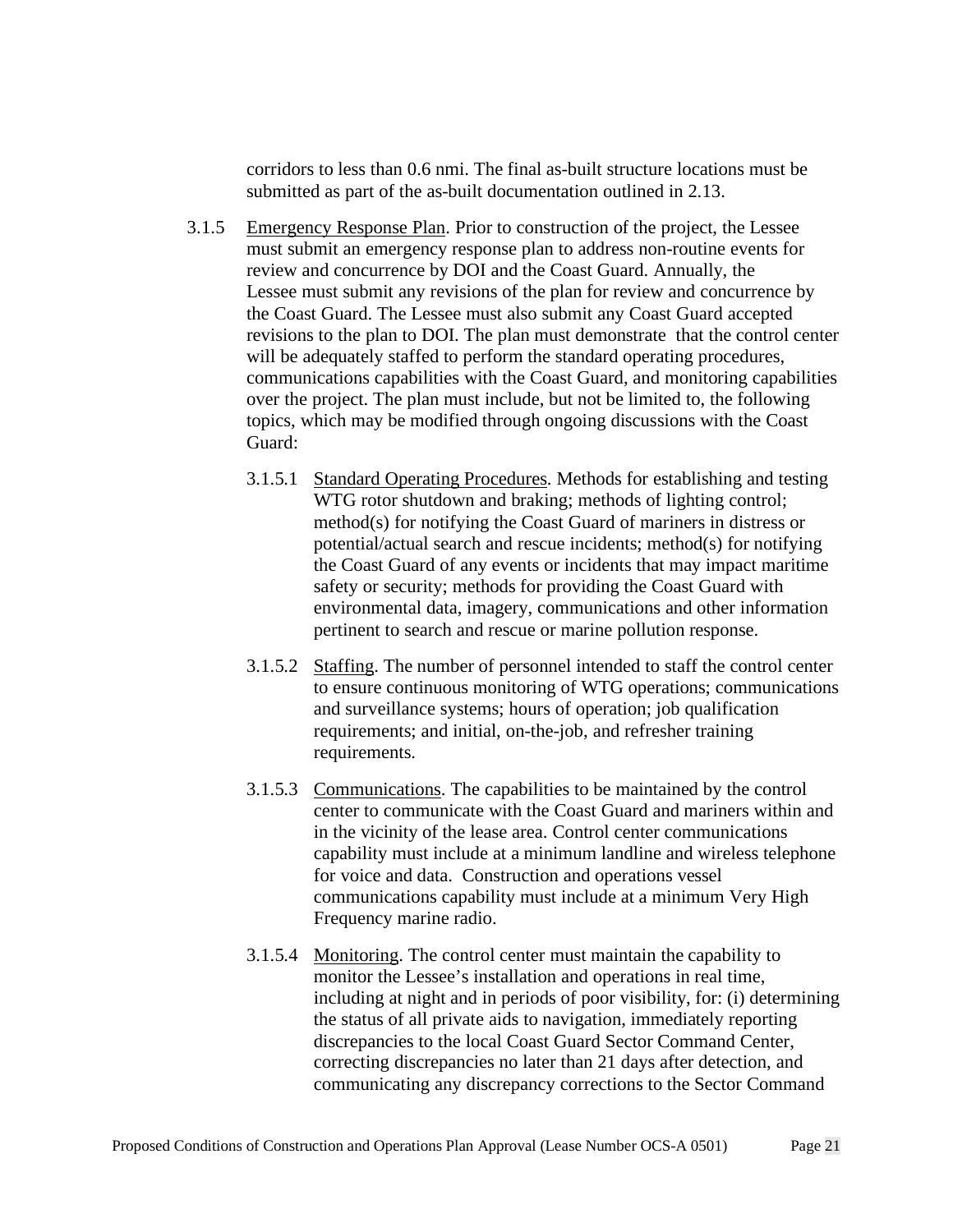Center; and (ii) searching for and locating mariners in distress upon notification of a maritime distress incident.

- The Lessee must test the monitoring systems to ensure functionality on a regular basis as outlined in Lessee's annual inspection plan. The Lessee must submit the results of testing to DOI with the project's annual inspection results.
- The Lessee must contact the Coast Guard immediately if real time monitoring is unavailable for more than 1 hour. The Lessee must put in place alternate plans for monitoring with the agreement of the Coast Guard.
- The Lessee must notify DOI within 24 hours if real time monitoring is/was unavailable for more than 1 hour and any agreed upon alternative monitoring plans in place.
- 3.1.5.5 Examples of Non-Routine Events: Non-routine events may include, but are not limited to, area oil spills, major storms, marine incidents, mariners taking refuge within and on the facility, and others. The Lessee must consult with the Coast Guard on the events that must be covered within the Emergency Response Plan.
- 3.2 Installation Conditions (Planning) (Construction).
- 3.2.1 Schedule. The Lessee must provide a plan to DOI and the Coast Guard at least 60 days prior to construction that describes the schedule and process for installing each WTG and ESP, including all planned mitigations to be implemented to minimize any adverse impacts to navigation while installation is ongoing. No WTG/ESP installation work may commence at the project site (i.e., on or under the water), without prior review by DOI and the Coast Guard of a plan to be submitted by the Lessee. Lessee must submit any revisions or updates to plan specifics at least 60 days prior to commencing the activities described in that update or revision. Appropriate Notice to Mariners submissions must accompany the plan.
- 3.2.2 Cable Burial. No later than 60 days post-cable installation, the Lessee must submit to DOI and the Coast Guard a copy of the final submarine cable system route positioning list that depicts precise location and burial depths of the entire cable system.
- 3.3 Reporting Conditions (Planning) (Construction) (Operations) (Decommissioning).
- 3.3.1 Complaints. On a monthly basis, the Lessee must: (1) provide DOI a description of any complaints received (written or oral) by boaters, fishermen, commercial vessel operators, or other mariners regarding impacts to navigation